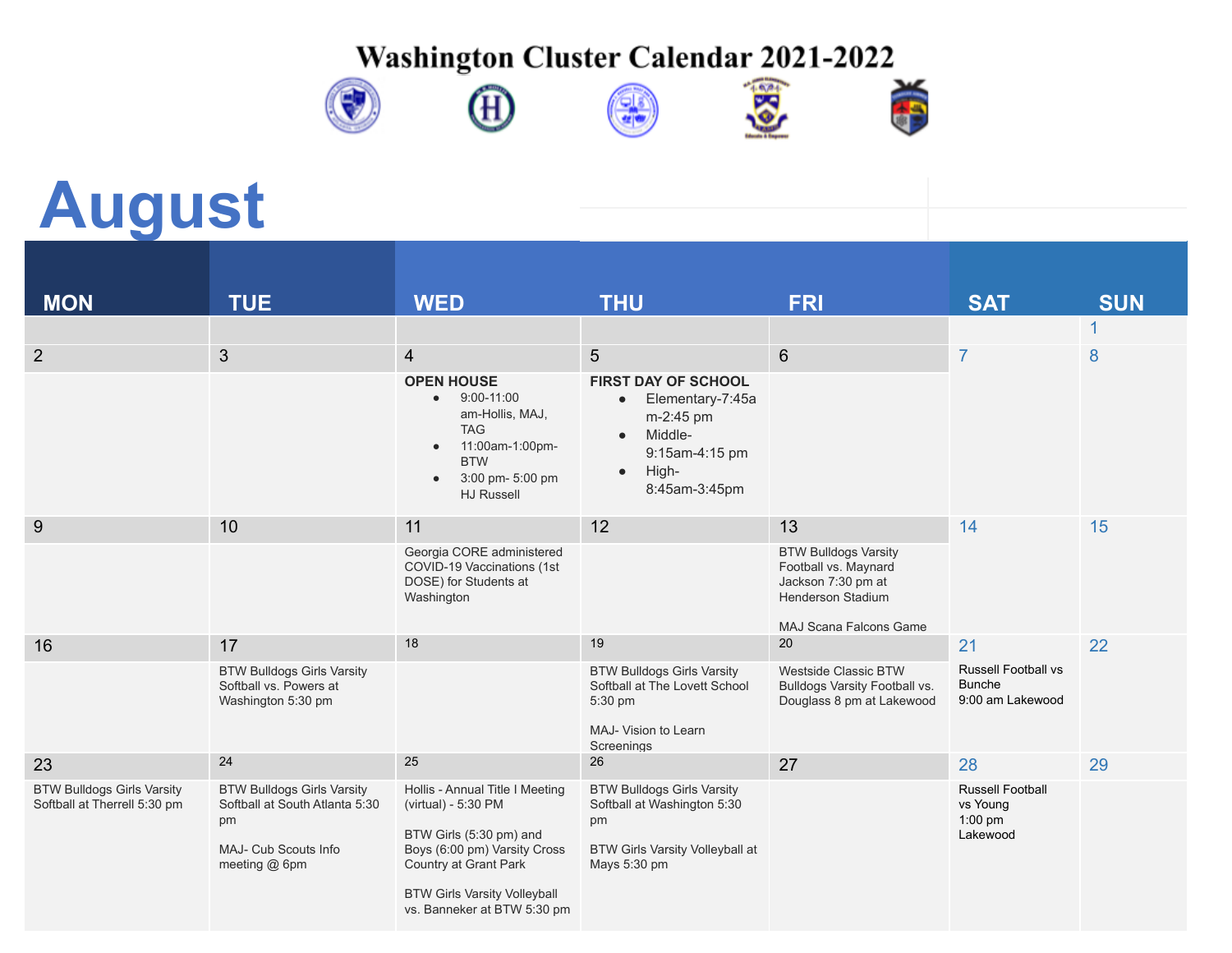









| 30                                |
|-----------------------------------|
| <b>BTW Bulldogs Girls Varsity</b> |
| Softball 5:30 pm                  |
| <b>HJRWEA Vaccination Clinic</b>  |
| (2nd Dose)                        |

31 BTW Bulldogs Girls Varsity Softball 5:30 pm

GO Team - Hollis 5pm-Facebook Live

### **September**

| <b>MON</b>                                    | <b>TUE</b>                                                                                                                                              | <b>WED</b>                                                                                                                                                                                                                                                            | <b>THU</b>                                                                                                                                                                                     | <b>FRI</b>                                                                                                                                                                                      | <b>SAT</b>                                                                                                                                   | <b>SUN</b> |
|-----------------------------------------------|---------------------------------------------------------------------------------------------------------------------------------------------------------|-----------------------------------------------------------------------------------------------------------------------------------------------------------------------------------------------------------------------------------------------------------------------|------------------------------------------------------------------------------------------------------------------------------------------------------------------------------------------------|-------------------------------------------------------------------------------------------------------------------------------------------------------------------------------------------------|----------------------------------------------------------------------------------------------------------------------------------------------|------------|
|                                               |                                                                                                                                                         | $\mathbf 1$<br>Georgia CORE administered<br>COVID-19 Vaccinations (2nd<br>DOSE) for Students at<br>Washington<br>BTW Girls (5:30 pm) and Boys<br>(6:00 pm) Varsity Cross Country at<br><b>Cheney Stadium</b><br>MAJ- GO TEAM Meeting<br>$@4$ pm<br>BTW Go Team @5p.m. | 2<br><b>BTW Girls Varsity Softball vs</b><br>McNair (Home) 5:30 pm                                                                                                                             | 3<br>Progress Reports<br>BTW- Coffee and<br>Conversation @10:00a.m.<br>BTW Boys Varsity Football at<br>Lovett<br>6 pm                                                                           | 4<br><b>Russell Football</b><br>vs Sylvan<br>11:00 am<br>Lakewood                                                                            | 5          |
| $6\phantom{1}6$<br><b>LABOR DAY-No School</b> | $\overline{7}$<br><b>BTW Girls Varsity Softball</b><br>vs Therrell (Home) 5:30<br>pm<br><b>BTW Girls Varsity Volleyball</b><br>vs Coretta Scott 5:30 pm | 8                                                                                                                                                                                                                                                                     | 9<br><b>BTW Girls Varsity Softball at</b><br>Coretta Scott 5:30 pm<br>BTW Boys Jr. Varsity Football<br>vsSouth Atlanta (Home) 6 pm<br>BTW Girls Varsity Volleyball at<br>South Atlanta 5:30 pm | 10<br><b>BTW Boys Varsity</b><br><b>Football at McNair</b><br>7 pm<br><b>MAJ- Grandparents</b><br>Day Drive Thru<br>$9-10a$<br>Hollis - Virtual Parent<br>Chat w/ Dr. Ford - 12:00<br><b>PM</b> | 11<br><b>Russell Football</b><br>vs Kipp Metro<br>$1:00$ pm<br>Lakewood<br><b>BTW Lady Bulldogs</b><br>Volleyball @ Drew<br>Charter 11:30 am | 12         |
| 13                                            | 14                                                                                                                                                      | 15                                                                                                                                                                                                                                                                    | 16                                                                                                                                                                                             | 17                                                                                                                                                                                              | 18                                                                                                                                           | 19         |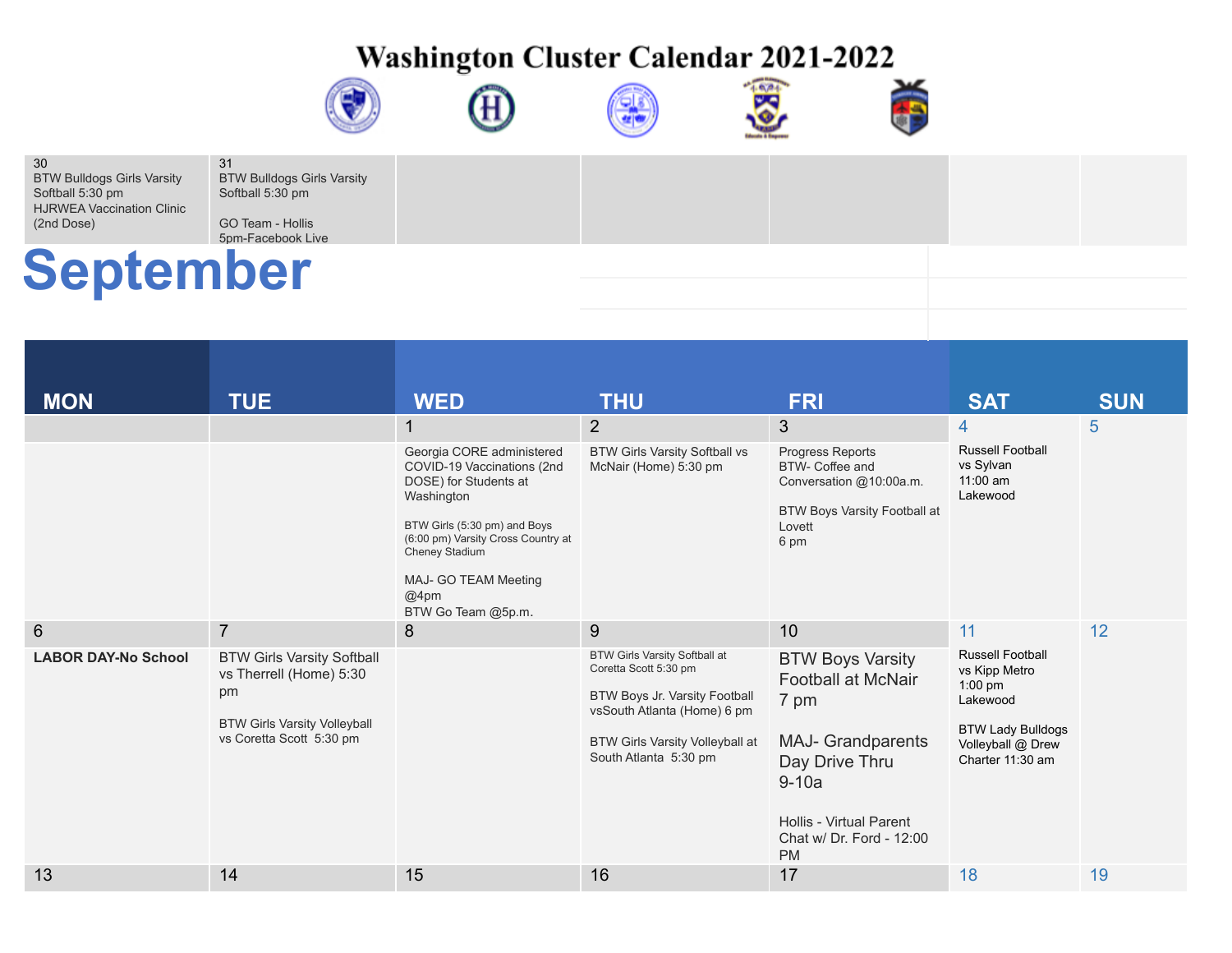







|                                                   | <b>BTW Senior Parent and</b><br>Senior Town Hall 6 pm on<br>Facebook Live<br>@bulldognationATL<br><b>BTW Girls Varsity Volleyball</b><br>at Pace Academy 5:30 pm<br><b>BTW Girls Varsity Softball vs</b><br>Columbia (Home) 5:30 pm<br>MAJ-Principal's Chat via<br>Zoom 9am                               | <b>Russell Renaming</b><br>Ceremony<br>10:00am-11:00am<br>MAJ- PTA Meeting @6pm<br>BTW Boys Jr. Varsity Football<br>vs Maynard Jackson (Away at<br>BTW) 6 pm<br>BTW Cross Country @ Grant<br>Park 5:30 pm                                | <b>TAG Academy</b><br>Paint & Chat with the Wrap<br>Around Crew @ 8:30 AM<br><b>BTW Girls Varsity Softball at</b><br>Towers 5:30 pm<br><b>BTW Boys Varsity Football vs</b><br>Kipp (Lakewood)<br>7 pm<br>BTW Girls Varsity Volleyball at<br>Mays $5:30 \text{ pm}$ | Hollis - Virtual Parent Chat<br>w/ Dr. Ford - 12:00 PM                                            | Russell Football<br><b>BYE WEEK</b>                                                                                                                                                                                                               |    |
|---------------------------------------------------|-----------------------------------------------------------------------------------------------------------------------------------------------------------------------------------------------------------------------------------------------------------------------------------------------------------|------------------------------------------------------------------------------------------------------------------------------------------------------------------------------------------------------------------------------------------|--------------------------------------------------------------------------------------------------------------------------------------------------------------------------------------------------------------------------------------------------------------------|---------------------------------------------------------------------------------------------------|---------------------------------------------------------------------------------------------------------------------------------------------------------------------------------------------------------------------------------------------------|----|
| 20                                                | 21                                                                                                                                                                                                                                                                                                        | 22                                                                                                                                                                                                                                       | 23                                                                                                                                                                                                                                                                 | 24                                                                                                | 25                                                                                                                                                                                                                                                | 26 |
| <b>BTW Female Senior</b><br>Pictures 9 am-3:45 pm | Visions To Learn @ HJRWEA<br><b>BTW Female Senior Pictures</b><br>9 am-3:45 pm<br><b>BTW Girls Varsity Volleyball</b><br>vs Towers 5:30 pm                                                                                                                                                                | Russell Verizon Kickoff<br>(Tentative)<br>Visions To Learn @<br><b>HJRWEA</b><br><b>BTW Female Senior Pictures</b><br>9 am-3:45 pm<br>MAJ- Parent Night via Zoom<br>5pm<br><b>BTW Girls Varsity Softball vs</b><br>Lovett (Home) 5:30 pm | Visions To Learn @<br>Russell<br><b>BTW Girls Varsity Softball</b><br>vs South Atlanta (Home)<br>5 pm<br><b>BTW Female Senior</b><br><b>Pictures</b><br>9 am-3:45 pm<br><b>BTW Boys Jr. Varsity</b><br><b>Football vs Therrell</b><br>(Home) 6 pm                  | Visions To Learn @<br>Russell<br>Hollis - Virtual Parent<br>Chat w/ Dr. Ford - 12:00<br><b>PM</b> | Russell Football<br>vs Long<br>11:00 am<br>Lakewood<br><b>BTW Girls and Boys</b><br>Cross<br>Country-Wingfoot<br><b>Cross Country</b><br>Classic in Villa Rica<br>$8:15$ am<br>BTW 9th Grade<br><b>Parent Meeting/Title</b><br>I Annual<br>10a.m. |    |
| 27                                                | 28                                                                                                                                                                                                                                                                                                        | 29                                                                                                                                                                                                                                       | 30                                                                                                                                                                                                                                                                 |                                                                                                   |                                                                                                                                                                                                                                                   |    |
| Visions To Learn @ HJRWEA                         | Visions To Learn @<br><b>HJRWAEA</b><br><b>BTW Girls Varsity Softball at</b><br>Pace Academy 5:30 pm<br><b>BTW Male Senior Pictures 9</b><br>am-3:45 pm<br><b>BTW Girls Varsity Volleyball at</b><br>Elite Scholars Academy 5:30 pm<br><b>BTW Parent Liaison Parent</b><br>Meeting-Annual Title I on Zoom | Visions To Learn @ HJRWEA<br>Hollis: Virtual Parent Party w/<br>Parent Liaison - 6:00 PM<br><b>BTW Male Senior Pictures 9</b><br>am-3:45 pm                                                                                              | <b>BTW Girls Varsity Softball vs</b><br>Kipp 5:30 pm<br><b>Male Senior Pictures</b><br>9 am-3:45 pm<br>BTW Boys Jr. Varsity Football<br>vs Kipp (Home) 6 pm                                                                                                        |                                                                                                   |                                                                                                                                                                                                                                                   |    |
|                                                   |                                                                                                                                                                                                                                                                                                           |                                                                                                                                                                                                                                          |                                                                                                                                                                                                                                                                    |                                                                                                   |                                                                                                                                                                                                                                                   |    |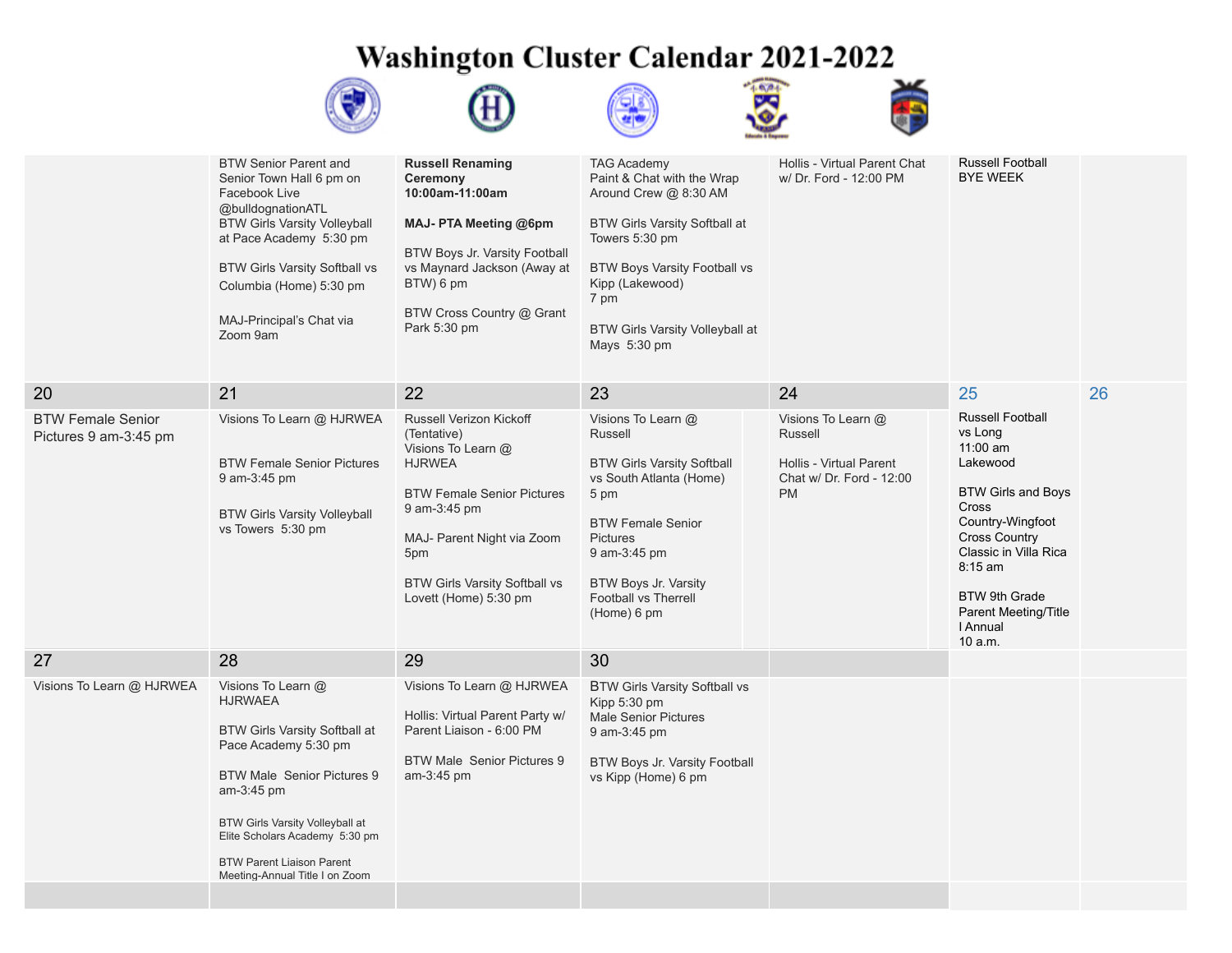









### **October**

| <b>MON</b>                                                                                                                                                        | <b>TUE</b>                                                                                                 | <b>WED</b>                                                                                                                                                                 | <b>THU</b>                                                                                                                                                                                                                                                                                                                                                    | <b>FRI</b>                                                                                                          | <b>SAT</b>                                                                                                                                                  | <b>SUN</b> |
|-------------------------------------------------------------------------------------------------------------------------------------------------------------------|------------------------------------------------------------------------------------------------------------|----------------------------------------------------------------------------------------------------------------------------------------------------------------------------|---------------------------------------------------------------------------------------------------------------------------------------------------------------------------------------------------------------------------------------------------------------------------------------------------------------------------------------------------------------|---------------------------------------------------------------------------------------------------------------------|-------------------------------------------------------------------------------------------------------------------------------------------------------------|------------|
|                                                                                                                                                                   |                                                                                                            |                                                                                                                                                                            |                                                                                                                                                                                                                                                                                                                                                               | 1                                                                                                                   | $\overline{2}$                                                                                                                                              | 3          |
|                                                                                                                                                                   |                                                                                                            |                                                                                                                                                                            |                                                                                                                                                                                                                                                                                                                                                               | <b>Cluster Event-BTW Varsity</b><br>Football-vs. Columbia 5:30<br>pm<br>BTW Senior Recognition @<br>$10 \text{ am}$ |                                                                                                                                                             |            |
| $\overline{4}$                                                                                                                                                    | $5\overline{)}$                                                                                            | 6                                                                                                                                                                          | $\overline{7}$                                                                                                                                                                                                                                                                                                                                                | 8                                                                                                                   | 9                                                                                                                                                           | 10         |
| <b>MAJ- PreK Week</b><br><b>BTW Girls Varsity Volleyball</b><br>vs Elite Scholars Academy at<br>BTW 5:30 pm<br><b>HJRWEA Custodian</b><br><b>Appreciation Day</b> | <b>BTW Girls Varsity Softball</b><br>at McNair 5:30 pm<br><b>MAJ- PreK Week</b>                            | <b>MAJ- PreK Week</b><br><b>HJRWEA Verizon Distribution</b><br>Announcement                                                                                                | <b>FALL BREAK for</b><br><b>Students</b><br><b>BTW Girls Varsity Softball at</b><br>Columbia 5:30 pm<br><b>MAJ- PreK Week</b>                                                                                                                                                                                                                                 | <b>FALL BREAK for</b><br><b>Students</b><br><b>MAJ- PreK Week</b>                                                   | <b>BTW Varsity</b><br><b>Football vs</b><br><b>Therrell</b><br>7 pm                                                                                         |            |
| 11                                                                                                                                                                | 12                                                                                                         | 13                                                                                                                                                                         | 14                                                                                                                                                                                                                                                                                                                                                            | 15                                                                                                                  | 16                                                                                                                                                          | 17         |
| <b>FALL BREAK for</b><br><b>Students</b><br><b>Teacher PL Day</b>                                                                                                 | <b>BTW Alumni Celebration</b><br>Night 6 pm and 7 pm<br><b>BTW Homecoming Movie</b><br>Night 5 pm-7pm-\$10 | <b>BTW Homecoming</b><br>Coronation 6 p.m.<br>BTW GO Team Meeting 5 pm<br>(Facebook Live)<br><b>BTW-Ronald McDonald Care</b><br>Mobile<br>MAJ- GO TEAM @4PM via<br>FB Live | BTW Boys Jr. Varsity Football<br>vs Carver<br>6 pm<br><b>BTW Alumni Celebration Night</b><br>6 pm and 7 pm<br>Washington Cluster Family/<br><b>Community Cluster Trainings</b><br>on the Universal Screener.<br>Intervention Block, and<br>Securly Parent App<br>BTW Homecoming Dance 6<br>pm-9 pm-\$10<br><b>HJRWEA Academic</b><br><b>Intervention Walk</b> | <b>BTW Coffee and</b><br>Conversation with Dr. Young<br>10 <sub>am</sub>                                            | <b>BTW Varsity</b><br>Football-<br>South Atlanta<br>Homecoming<br>4 pm-9 pm<br><b>Game Tickets</b><br>can be<br>purchased at<br>https://gofan.c<br>o/search |            |
| 18                                                                                                                                                                | 19                                                                                                         | 20                                                                                                                                                                         | 21                                                                                                                                                                                                                                                                                                                                                            | 22                                                                                                                  | 23                                                                                                                                                          | 24         |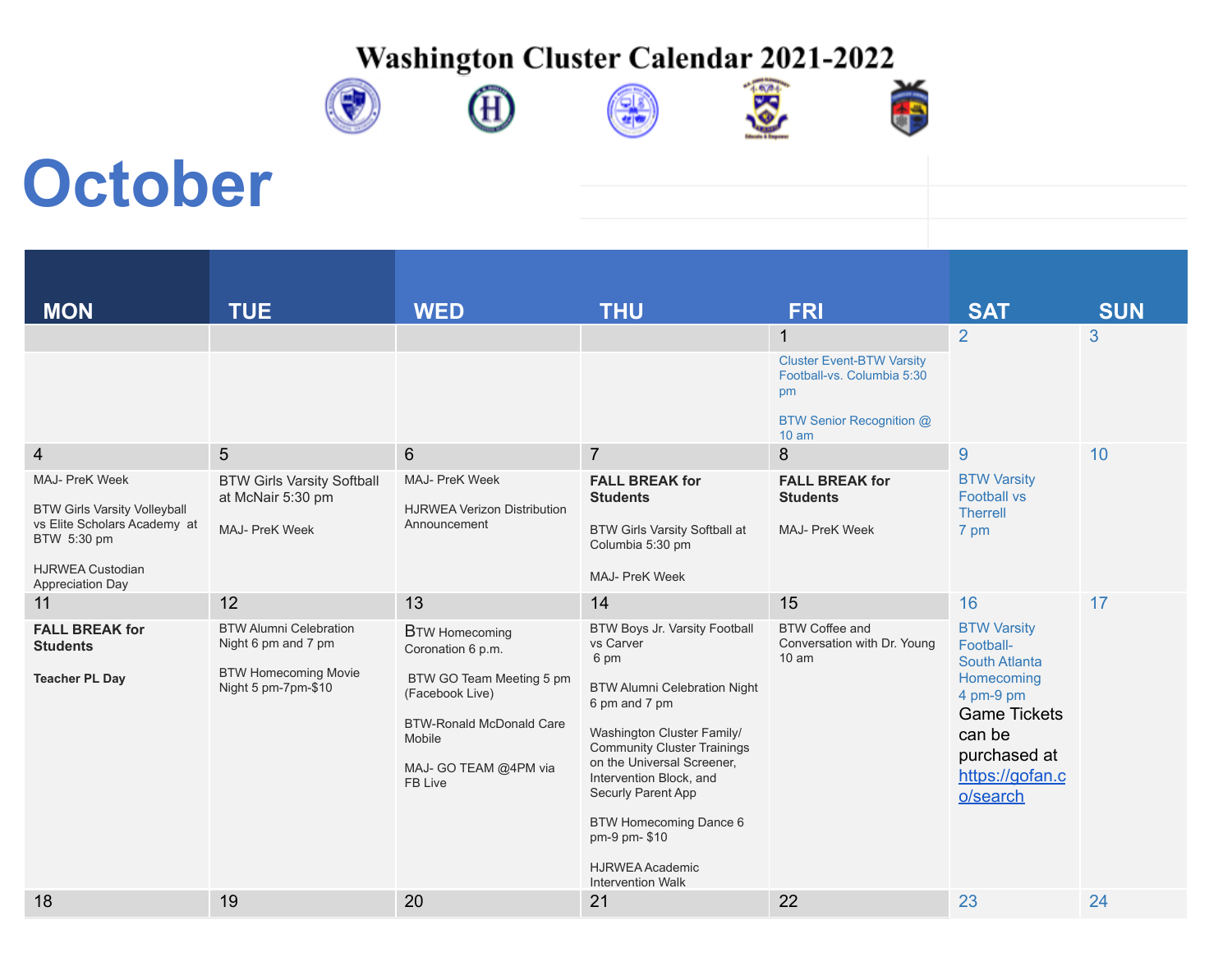|                                                             | Hollis GO Team Meeting -<br>5:00 PM<br>(Facebook Live) | HJRWEA - Pink Out Day<br>Hollis - APTT Night<br>TAG: Parent Meeting<br>All About the Benjamins<br>(Math & Money<br>Manipulatives)<br>MAJ- PTA Night @6pm via<br>Zoom | BTW Boys Jr. Varsity Football<br>vs Douglass 6 pm                                                                                                  | <b>BTW Varsity Football at</b><br>Lakeside 8 pm | <b>BTW Girls and Boys</b><br><b>Cross Country</b><br><b>Regional 6AA</b><br>Championship<br>$10 \text{ am}$<br>APS, Fulton County,<br>and Georgia CORE<br>COVID-19<br>Vaccinations at<br>Washington 10<br>am-2 pm |    |
|-------------------------------------------------------------|--------------------------------------------------------|----------------------------------------------------------------------------------------------------------------------------------------------------------------------|----------------------------------------------------------------------------------------------------------------------------------------------------|-------------------------------------------------|-------------------------------------------------------------------------------------------------------------------------------------------------------------------------------------------------------------------|----|
| 25                                                          | 26                                                     | 27                                                                                                                                                                   | 28                                                                                                                                                 | 29                                              | 30                                                                                                                                                                                                                | 31 |
| <b>HJRWEA Red Ribbon Week</b><br><b>MAJ Red Ribbon Week</b> | <b>HJRWEA Red Ribbon Week</b>                          | Hollis: Virtual Parent Party w/<br>Parent Liaison - 6:00 PM<br><b>HJRWEA Red Ribbon Week</b>                                                                         | <b>BTW Varsity Football- vs Pace</b><br>Academy<br>7 pm (Senior Night)(senior<br>Walk)<br><b>HJRWEA Red Ribbon Week</b><br><b>BTW Pink Out Day</b> | <b>HJRWEA Red Ribbon Week</b>                   | Saturday<br><b>School</b><br>9am-12 pm<br><b>MAJ Fall</b><br><b>Festival</b><br>9am-12pm                                                                                                                          |    |
|                                                             |                                                        |                                                                                                                                                                      |                                                                                                                                                    |                                                 |                                                                                                                                                                                                                   |    |
| November                                                    |                                                        |                                                                                                                                                                      |                                                                                                                                                    |                                                 |                                                                                                                                                                                                                   |    |

| <b>MON</b>                                                                                                                   | <b>TUE</b>                                                   | <b>WED</b><br>3 | THU                                                                                                                                | <b>FRI</b><br>5                                                                | <b>SAT</b><br>6 | <b>SUN</b> |
|------------------------------------------------------------------------------------------------------------------------------|--------------------------------------------------------------|-----------------|------------------------------------------------------------------------------------------------------------------------------------|--------------------------------------------------------------------------------|-----------------|------------|
| <b>HJRWEA Go Team Mtg. 5:30</b><br><b>BTW Flag Football @ South</b><br><b>Atlanta vs. Carver and</b><br>South Atlanta 6 p.m. | Teacher PL Day<br><b>Students Out</b><br><b>Election Day</b> |                 | <b>BTW Flag Football @ BTW</b><br>vs. Jackson and Mt. Vernon<br>$5:30$ p.m.<br><b>TAG Zen Moments w/Mrs.</b><br><b>Watson 10 A</b> | <b>BTW Varsity Football-</b><br><b>vs Towers</b><br>(Avondale Stadium)<br>8 pm |                 |            |
| 8                                                                                                                            | 9                                                            | 10              | 11                                                                                                                                 | 12                                                                             | 13              | 14         |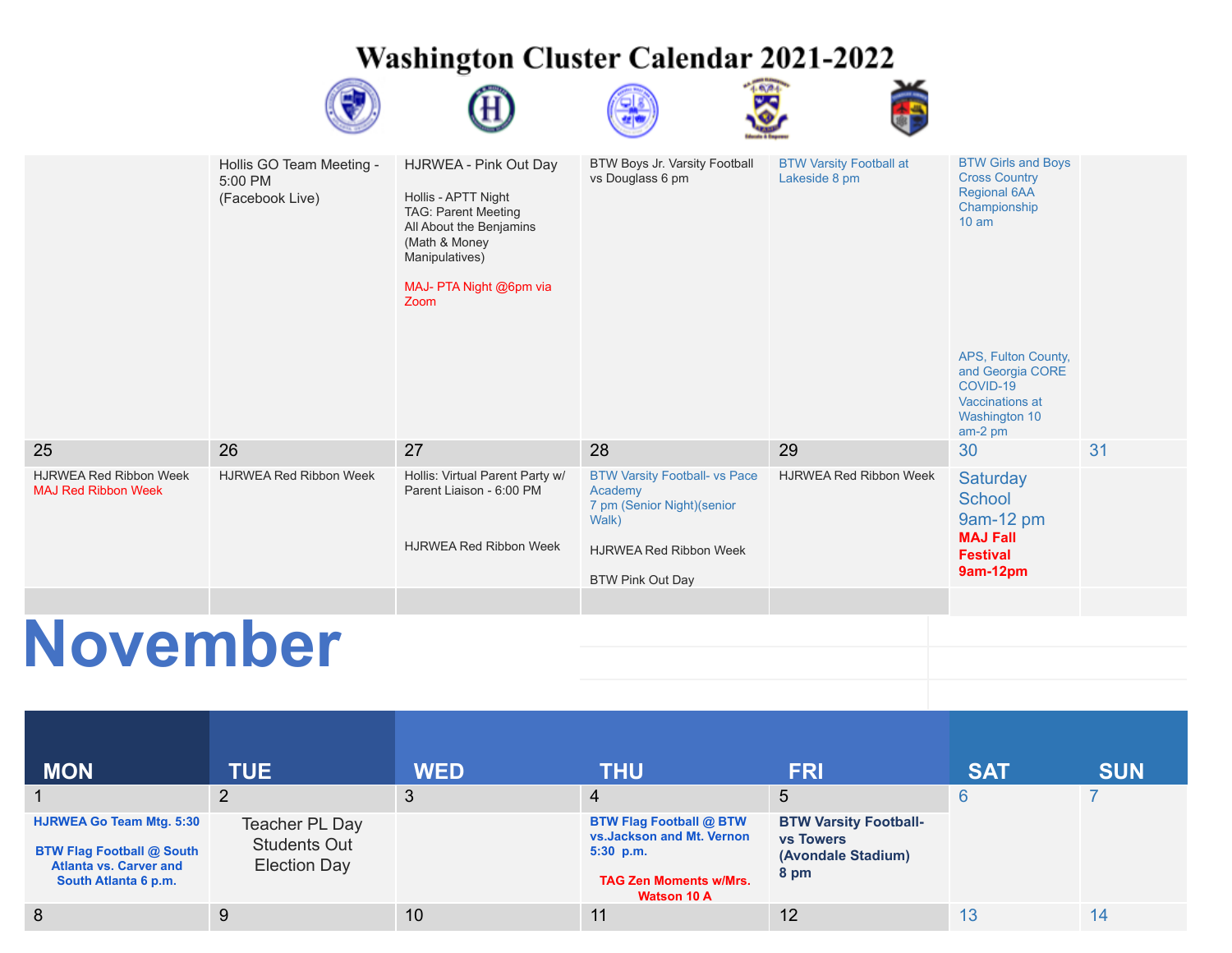|                                 | <b>BTW-Varsity</b><br>Basketball @<br>Woodward<br>Academy 5:30<br>pm/7pm B/G                                  | <b>MAJ- GO TEAM Meeting</b><br>@4pm via FB Live<br>BTW GO Team Meeting 5 pm<br>(Facebook Live)                                       | <b>BTW Flag Football @ BTW</b><br>vs. Hebron and North<br>Atlanta 6 p.m.<br><b>TAG Door Mat Making</b><br>w/ Mrs. Watson<br>"Change Agents"<br>8:30 A                          | Postponed--BTW-Co<br>ffee and<br>Conversation with<br><b>Principal Young</b><br>10 am--Postponed                                                                                | <b>BTW-Saturday School</b><br>$9$ am-12 noon<br><b>Basketball 10:00 am</b><br><b>HJRWEA vs Kipp</b><br>Vision - @ HJRWEA<br><b>BTW-Varsity</b><br>Basketball @<br><b>Banneker</b><br>11a.m./5:15<br>pm B/G |    |
|---------------------------------|---------------------------------------------------------------------------------------------------------------|--------------------------------------------------------------------------------------------------------------------------------------|--------------------------------------------------------------------------------------------------------------------------------------------------------------------------------|---------------------------------------------------------------------------------------------------------------------------------------------------------------------------------|------------------------------------------------------------------------------------------------------------------------------------------------------------------------------------------------------------|----|
| 15                              | 16<br><b>HJRWEA PTA Meeting 6pm</b><br><b>BTW-Varsity</b><br>Basketball @ North<br>Forsyth 6 pm Girls<br>Only | 17<br><b>Hollis: Virtual Parent Party</b><br>w/ Parent Liaison - 6:00<br><b>PM</b><br><b>TAG Parent Center</b><br>Open House ALL Day | 18<br><b>Basketball 5:30 pm</b><br>HJRWEA vs King - @ King<br><b>BTW Flag Football @ Mays</b><br>vs. South Atlanta 5:30 p.m.<br><b>TAG Parent Center</b><br>Open House ALL Day | 19<br><b>BTW-Junior Varsity</b><br><b>Basketball vs</b><br>Morrow @ BTW<br>Boys Only 4:30 pm<br><b>BTW- Varsity</b><br><b>Basketball vs</b><br>Morrow @ BTW<br>B-5:30 pm/G-7 pm | 20<br><b>BTW Varsity</b><br><b>Basketball vs</b><br>Mundy's Mill<br>@ BTW Girls<br>Only 2:30 pm                                                                                                            | 21 |
| 22<br><b>Thanksgiving Break</b> | 23<br><b>Thanksgiving Break</b>                                                                               | 24<br><b>Thanksgiving Break</b>                                                                                                      | 25<br><b>Thanksgiving Break</b>                                                                                                                                                | 26<br><b>Thanksgiving Break</b><br><b>BTW-UA Hand In</b><br>The Paint Give<br><b>Back Classic vs</b><br><b>Hapeville Charter</b><br>@ Maynard<br>Jackson-Boys<br>Only-10am      | 27<br><b>BTW-UA</b><br>Hand In The<br><b>Paint Give</b><br><b>Back Classic</b><br>vs Hapeville<br>Charter $@$<br>Maynard<br>Jackson-Boy<br>s Only-11:30<br>am                                              | 28 |
| 29                              | 30                                                                                                            |                                                                                                                                      |                                                                                                                                                                                |                                                                                                                                                                                 |                                                                                                                                                                                                            |    |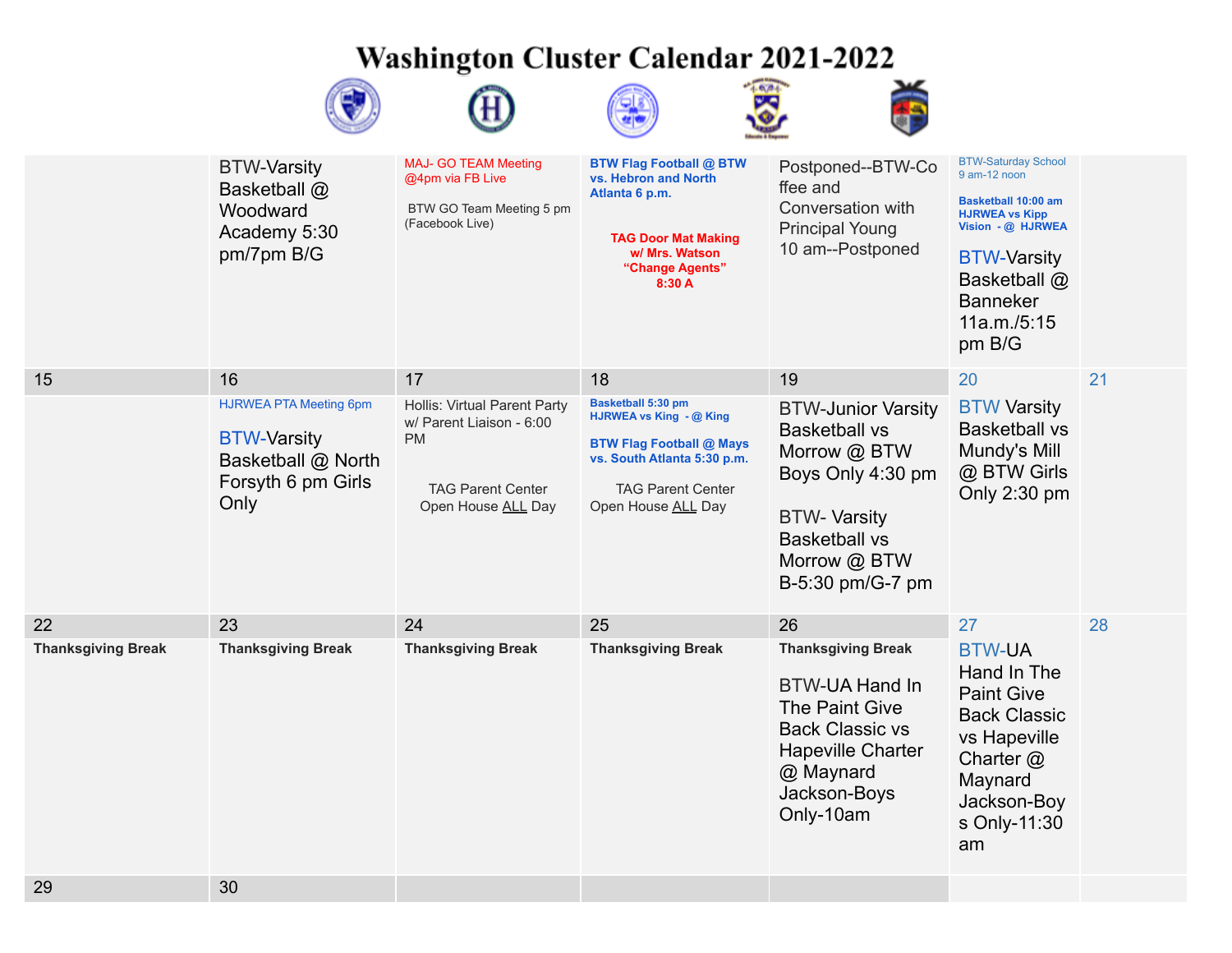









BTW-Varsity Basketball @ Elite Scholars B-5:30 pm/G-7 pm TAG Let's Make it Together w/ Mrs. **Watson** 9:00 A/5:00 P **December**

| <b>MON</b>                                                                                                                                                                                                                                                                                                                                    | <b>TUE</b>                                                                                                                                                                                                                                                                                                                   | <b>WED</b>                                                                                                                                                                                                                                                                                                                                                       | <b>THU</b>                                                                                                                                                                                                                                                                                                                        | <b>FRI</b>                                                                                                                                                                                                                                                                               | <b>SAT</b>                                                                                                                                                                                                                                          | <b>SUN</b> |
|-----------------------------------------------------------------------------------------------------------------------------------------------------------------------------------------------------------------------------------------------------------------------------------------------------------------------------------------------|------------------------------------------------------------------------------------------------------------------------------------------------------------------------------------------------------------------------------------------------------------------------------------------------------------------------------|------------------------------------------------------------------------------------------------------------------------------------------------------------------------------------------------------------------------------------------------------------------------------------------------------------------------------------------------------------------|-----------------------------------------------------------------------------------------------------------------------------------------------------------------------------------------------------------------------------------------------------------------------------------------------------------------------------------|------------------------------------------------------------------------------------------------------------------------------------------------------------------------------------------------------------------------------------------------------------------------------------------|-----------------------------------------------------------------------------------------------------------------------------------------------------------------------------------------------------------------------------------------------------|------------|
|                                                                                                                                                                                                                                                                                                                                               |                                                                                                                                                                                                                                                                                                                              |                                                                                                                                                                                                                                                                                                                                                                  | $\overline{2}$                                                                                                                                                                                                                                                                                                                    | $\overline{3}$                                                                                                                                                                                                                                                                           | 4                                                                                                                                                                                                                                                   | 5          |
|                                                                                                                                                                                                                                                                                                                                               |                                                                                                                                                                                                                                                                                                                              | MAJ-PTA MEETING @6PM                                                                                                                                                                                                                                                                                                                                             | <b>Basketball 5:30 pm</b><br><b>HJRWEA vs Sutton</b><br>@ HJRWEA<br><b>HJRWEA - Spirit of Season -</b><br>wear Red/Green                                                                                                                                                                                                          | <b>HJRWEA - Tree Toppers -</b><br>wear holiday hat, ear muffs<br>or headbands                                                                                                                                                                                                            | <b>Basketball 10:00</b><br>am<br><b>HJRWEA vs</b><br>Genesis @<br><b>HJRWEA</b>                                                                                                                                                                     |            |
| $6 \,$                                                                                                                                                                                                                                                                                                                                        | $\overline{7}$                                                                                                                                                                                                                                                                                                               | 8                                                                                                                                                                                                                                                                                                                                                                | 9                                                                                                                                                                                                                                                                                                                                 | 10                                                                                                                                                                                                                                                                                       | 11                                                                                                                                                                                                                                                  | 12         |
| <b>HJRWEA - Santa's Helpers -</b><br><b>Dress like your favorite</b><br>holiday character<br><b>The BTW SGA Presents:</b><br>The 12 Days of<br><b>Christmas-Christmas Letter</b><br><b>Writing/Teacher</b><br><b>Appreciation Day</b><br><b>BTW Inclusive</b><br><b>Week-EXERCISE right to be</b><br>different! Wear festive<br>workout gear. | <b>HJRWEA -Stocking Day</b><br>wear holiday socks<br><b>HJRWEA Faculty Mtg. 4:30</b><br><b>BTW Inclusive Week-You</b><br>are Reddddd-tiful! Wear<br>your Holiday Red<br><b>BTW Georgia Milestones</b><br><b>EOC Testing-American</b><br><b>Lit/Comp-Sections 2 &amp; 3</b><br><b>The BTW SGA Presents:</b><br>The 12 Days of | BTW GO Team Meeting 5 pm<br>(Facebook Live)<br><b>HJRWEA - Polar Express -</b><br>wear holiday pajamas<br>-BTW-Senior Parent<br><b>Meeting and Student</b><br><b>Celebration</b><br>-BTW Inclusive Week-We<br>are all UNIQUE! Dress to<br>show what makes you<br>unique!<br>-BTW Georgia Milestones<br><b>EOC Testing-Algebra</b><br><b>I-Sections 1 &amp; 2</b> | <b>Basketball 5:30 m</b><br><b>HJRWEA vs Atl Heights</b><br>@ HJRWEA<br>HJRWEA - We wish you a<br><b>Merry Christmas - Dress like</b><br>a present - bow/ribbon<br><b>BTW Inclusive</b><br><b>Week-Christmas Hats</b><br><b>Inclusion---Wear an Xmas</b><br>hat to school or work.<br><b>BTW Georgia Milestones</b><br><b>EOC</b> | BTW-Coffee & Conversation<br>with Principal Young 10 am<br><b>HJRWEA - Mad About</b><br>Plaid - Wear plaid/flannel<br><b>HJRWEA - Jr. Beta Club</b><br><b>Induction 10am</b><br><b>BTW Inclusive</b><br><b>Week-Traveling Trivia Day:</b><br>Wear an Xmas or festive<br>shirt or sweater | <b>Basketball 10:00</b><br>am<br><b>HJRWEA vs</b><br>Wesley Int. @<br><b>HJRWEA</b><br><b>BTW Junior</b><br><b>Varsity Basketball</b><br>vs North Atlanta @<br><b>BTW B/G 10</b><br>$am/11:30$ pm<br><b>BTW Varsity</b><br><b>Basketball vs CSK</b> |            |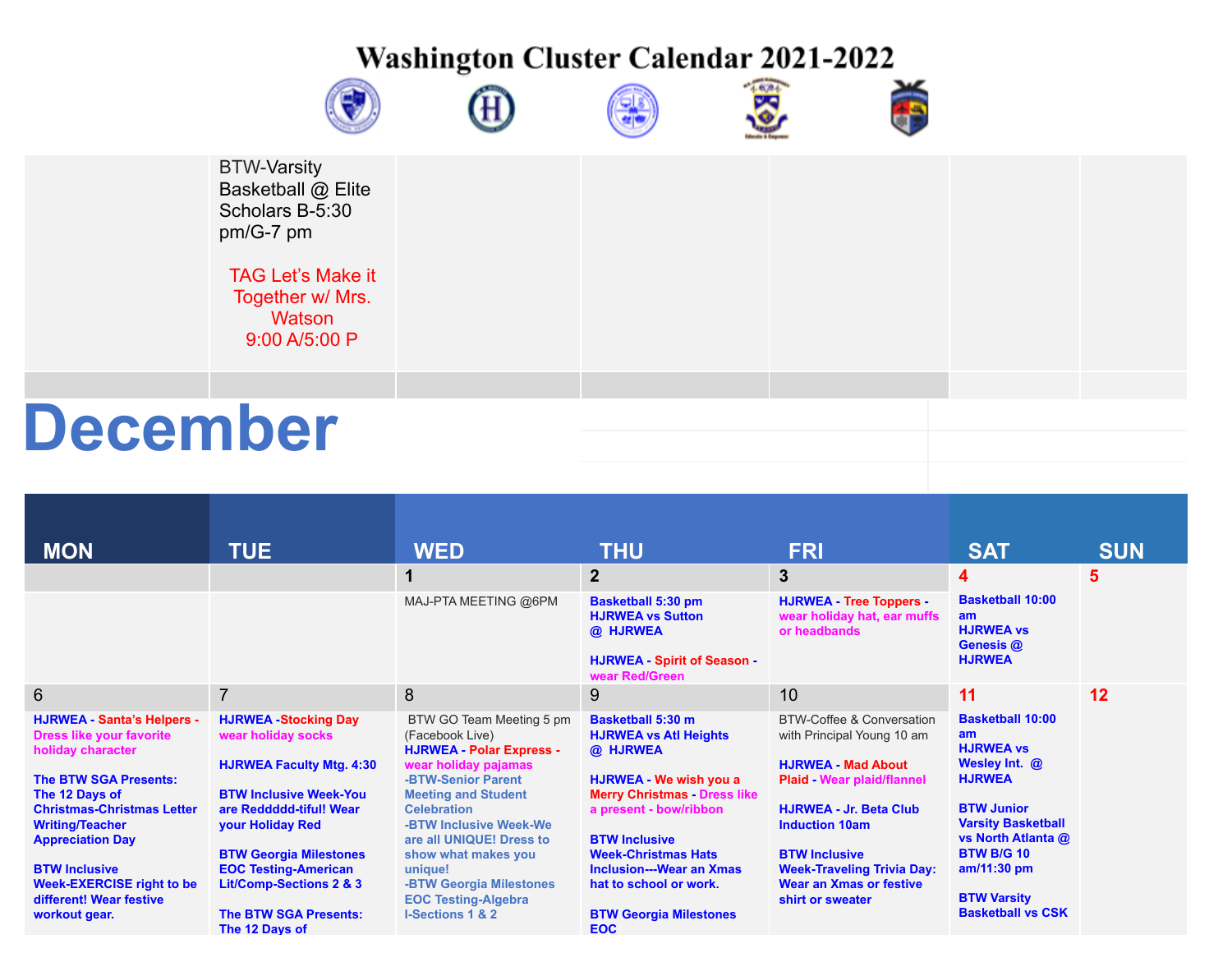







| <b>BTW-Georgia Milestones</b><br><b>EOC Testing-American</b><br><b>Lit/Comp. Section 1</b>                                                                                                                                                                                            | <b>Christmas-BTW Treasure</b><br><b>Hunt/Trivia</b><br><b>BTW Swim Team-Swim</b><br>Meet-5:30 p.m. @<br><b>King-Middle School</b>                                                                                                                                                                                                                                                                                                                                                                                                                                                                    | -The BTW SGA Presents:<br>The 12 Days of<br><b>Christmas-Cookie</b><br><b>Decorating/Senior Meeting</b><br>and Celebration<br>-BTW Junior Varsity<br><b>Basketball @ Mays B/G</b><br>5:30 pm/7 pm<br>-BTW Legacy Builders 2022<br><b>Holiday Celebration and</b><br><b>Parent Meeting</b><br>- MAJ -Science Fair<br>- MAJ GOTEAMS @4pm via<br><b>FB LIVE</b>                                                                                                                                                                                     | <b>Testing-Biology-Sections 1</b><br>82<br><b>The BTW SGA Presents: The</b><br><b>12 Days of Christmas-Ugly</b><br><b>Sweater Day/Freshman</b><br><b>Class Celebration</b>                                                                                                                                                         | <b>BTW Georgia Milestones</b><br><b>EOC Testing-US</b><br><b>History-Sections 1 &amp; 2</b><br><b>The BTW SGA Presents:</b><br>The 12 Days of<br><b>Christmas-Story Time with</b><br><b>Elementary</b><br><b>Schools/Holiday Principal</b>                        | @ BTW Girls Only<br>$2:30$ pm                                                                                                                                                                                                   |    |
|---------------------------------------------------------------------------------------------------------------------------------------------------------------------------------------------------------------------------------------------------------------------------------------|------------------------------------------------------------------------------------------------------------------------------------------------------------------------------------------------------------------------------------------------------------------------------------------------------------------------------------------------------------------------------------------------------------------------------------------------------------------------------------------------------------------------------------------------------------------------------------------------------|--------------------------------------------------------------------------------------------------------------------------------------------------------------------------------------------------------------------------------------------------------------------------------------------------------------------------------------------------------------------------------------------------------------------------------------------------------------------------------------------------------------------------------------------------|------------------------------------------------------------------------------------------------------------------------------------------------------------------------------------------------------------------------------------------------------------------------------------------------------------------------------------|-------------------------------------------------------------------------------------------------------------------------------------------------------------------------------------------------------------------------------------------------------------------|---------------------------------------------------------------------------------------------------------------------------------------------------------------------------------------------------------------------------------|----|
| 13                                                                                                                                                                                                                                                                                    | 14                                                                                                                                                                                                                                                                                                                                                                                                                                                                                                                                                                                                   | 15                                                                                                                                                                                                                                                                                                                                                                                                                                                                                                                                               | 16                                                                                                                                                                                                                                                                                                                                 | 17                                                                                                                                                                                                                                                                | 18                                                                                                                                                                                                                              | 19 |
| <b>HJRWEA - Grinch Day -</b><br>wear green<br><b>BTW Georgia Milestones</b><br><b>EOC Testing-Makeups</b><br><b>The BTW SGA Presents:</b><br>The 12 Days of<br><b>Christmas-Gingerbread</b><br><b>House Contest/Sophomore</b><br><b>Class Celebration/Dough</b><br>Dough Dough \$\$\$ | Hollis GO Team Meeting -<br>5:00 PM (Facebook Live)<br><b>HJRWEA - Shine Bright like</b><br>a Light - wear holiday<br>lights, tinsel or sparkles<br><b>BTW Georgia Milestones</b><br><b>EOC Testing-Makeups</b><br><b>BTW The BTW SGA</b><br><b>Presents The 12 Days of</b><br><b>Christmas-Lunch with the</b><br><b>HJRWEA Students</b><br><b>BTW The BTW SGA</b><br><b>Presents The 12 Days of</b><br><b>Christmas-Lunch with the</b><br><b>HJRWEA Students</b><br><b>Varsity Basketball vs Carver</b><br>@ BTW B-5:30 pm/G-7 pm<br>(White Out Day)<br>-MAJ Winter Wonderland<br><b>Drive Thru</b> | Hollis: Virtual Parent Party w/<br>Parent Liaison - 6:00 PM<br><b>HJRWEA - Candy Cane</b><br>Lane - wear red & white<br><b>The BTW SGA Presents The</b><br>12 Days of<br><b>Christmas-Christmas</b><br><b>Pajama Day/Vision Board</b><br><b>Activity/Junior Class</b><br><b>Celebration/BTW Fine Arts</b><br><b>Show</b><br><b>BTW Junior Varsity</b><br><b>Basketball @ South Atlanta</b><br><b>B/G 5:30 pm/7pm</b><br><b>BTW Swim Team-Swim</b><br>Meet-5:30 p.m. @<br><b>King-Middle School</b><br>- MAJ Holiday Musical<br><b>Production</b> | <b>Basketball 5:30 pm</b><br><b>HJRWEA vs Centennial</b><br>@ HJRWEA<br><b>HJRWEA - Sweater Weather</b><br>- wear ugly sweater<br>The BTW SGA Presents The<br>12 Days of<br><b>Christmas-Christmas</b><br><b>Grams/Admin Video Drop</b><br><b>BTW Wrestling vs Lovejoy</b><br>@ BTW. 5:30 p.m.<br><b>MAJ-RIT Score Celebration</b> | <b>End of First Semester</b><br><b>HJRWEA - Kwanza Friday -</b><br>wear red, green & black<br><b>The BTW SGA Presents</b><br>The 12 Days of<br><b>Christmas-SGA Give Back</b><br><b>BTW Varsity Basketball @</b><br><b>Arlington Christian Girls</b><br>Only 6 pm | <b>BTW Varsity</b><br>Basketball @<br>Warner<br><b>Robbins</b><br><b>Christmas</b><br><b>Tournament</b><br><b>Girls</b><br>Only-Time to<br>Be<br><b>Determined</b><br><b>MAJ- Robotics</b><br><b>Team</b><br><b>Competition</b> |    |
| 20                                                                                                                                                                                                                                                                                    | 21                                                                                                                                                                                                                                                                                                                                                                                                                                                                                                                                                                                                   | 22                                                                                                                                                                                                                                                                                                                                                                                                                                                                                                                                               | 23                                                                                                                                                                                                                                                                                                                                 | 24                                                                                                                                                                                                                                                                | 25                                                                                                                                                                                                                              | 26 |
| <b>Semester Break</b><br><b>BTW Varsity</b><br><b>Basketball @</b><br><b>Warner Robbins</b>                                                                                                                                                                                           | <b>Semester Break</b><br><b>BTW Varsity</b><br><b>Basketball @</b><br><b>Warner Robbins</b>                                                                                                                                                                                                                                                                                                                                                                                                                                                                                                          | <b>Semester Break</b>                                                                                                                                                                                                                                                                                                                                                                                                                                                                                                                            | <b>Semester Break</b>                                                                                                                                                                                                                                                                                                              | <b>Semester Break</b>                                                                                                                                                                                                                                             |                                                                                                                                                                                                                                 |    |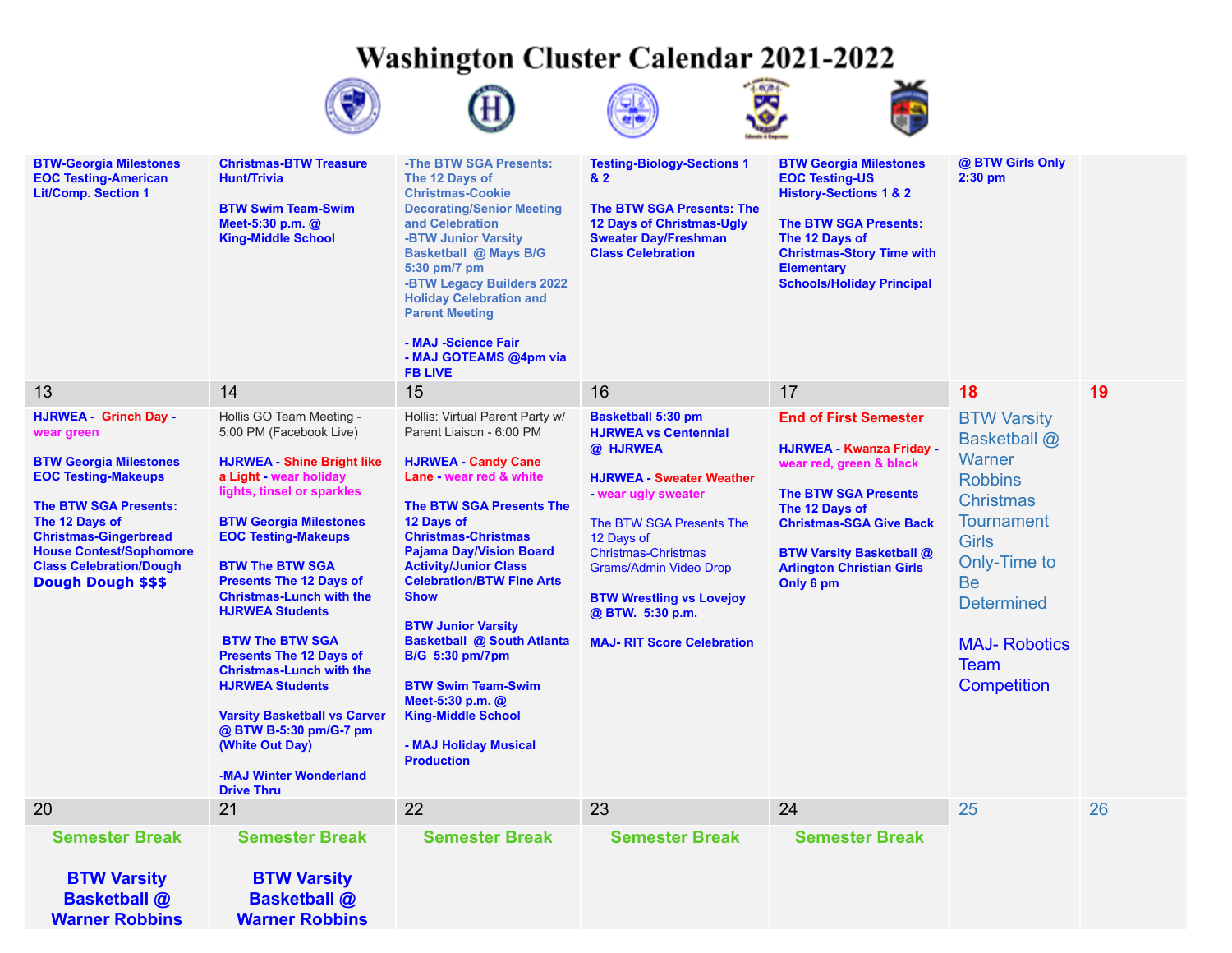









| <b>Tournament Girls</b><br><b>Only-Time to Be</b><br><b>Determined</b>                                                                                                                | <b>Tournament Girls</b><br><b>Only-Time to Be</b><br><b>Determined</b>                                                                                                                |                                                                                                                                                                                       |                       |                       |  |
|---------------------------------------------------------------------------------------------------------------------------------------------------------------------------------------|---------------------------------------------------------------------------------------------------------------------------------------------------------------------------------------|---------------------------------------------------------------------------------------------------------------------------------------------------------------------------------------|-----------------------|-----------------------|--|
| 27                                                                                                                                                                                    | 28                                                                                                                                                                                    | 29                                                                                                                                                                                    | 30                    | 31                    |  |
| <b>Semester Break</b><br><b>BTW Varsity</b><br><b>Basketball 14th</b><br><b>Annual McDonald's</b><br><b>Shootout Christmas</b><br><b>Tournament @ Hart</b><br><b>County-Boys Only</b> | <b>Semester Break</b><br><b>BTW Varsity</b><br><b>Basketball 14th</b><br><b>Annual McDonald's</b><br><b>Shootout Christmas</b><br><b>Tournament @ Hart</b><br><b>County-Boys Only</b> | <b>Semester Break</b><br><b>BTW Varsity</b><br><b>Basketball 14th</b><br><b>Annual McDonald's</b><br><b>Shootout Christmas</b><br><b>Tournament @ Hart</b><br><b>County-Boys Only</b> | <b>Semester Break</b> | <b>Semester Break</b> |  |

### **January 2022**

| <b>Monday</b> | Tuesday | Wednesday           | Thursday | Friday         | Saturday | Sunday  |
|---------------|---------|---------------------|----------|----------------|----------|---------|
|               |         |                     |          |                |          |         |
|               |         |                     |          |                |          |         |
|               |         |                     |          |                |          |         |
| 3             | 4       | $\overline{a}$<br>5 | $\circ$  | $\overline{7}$ | 8        | $\circ$ |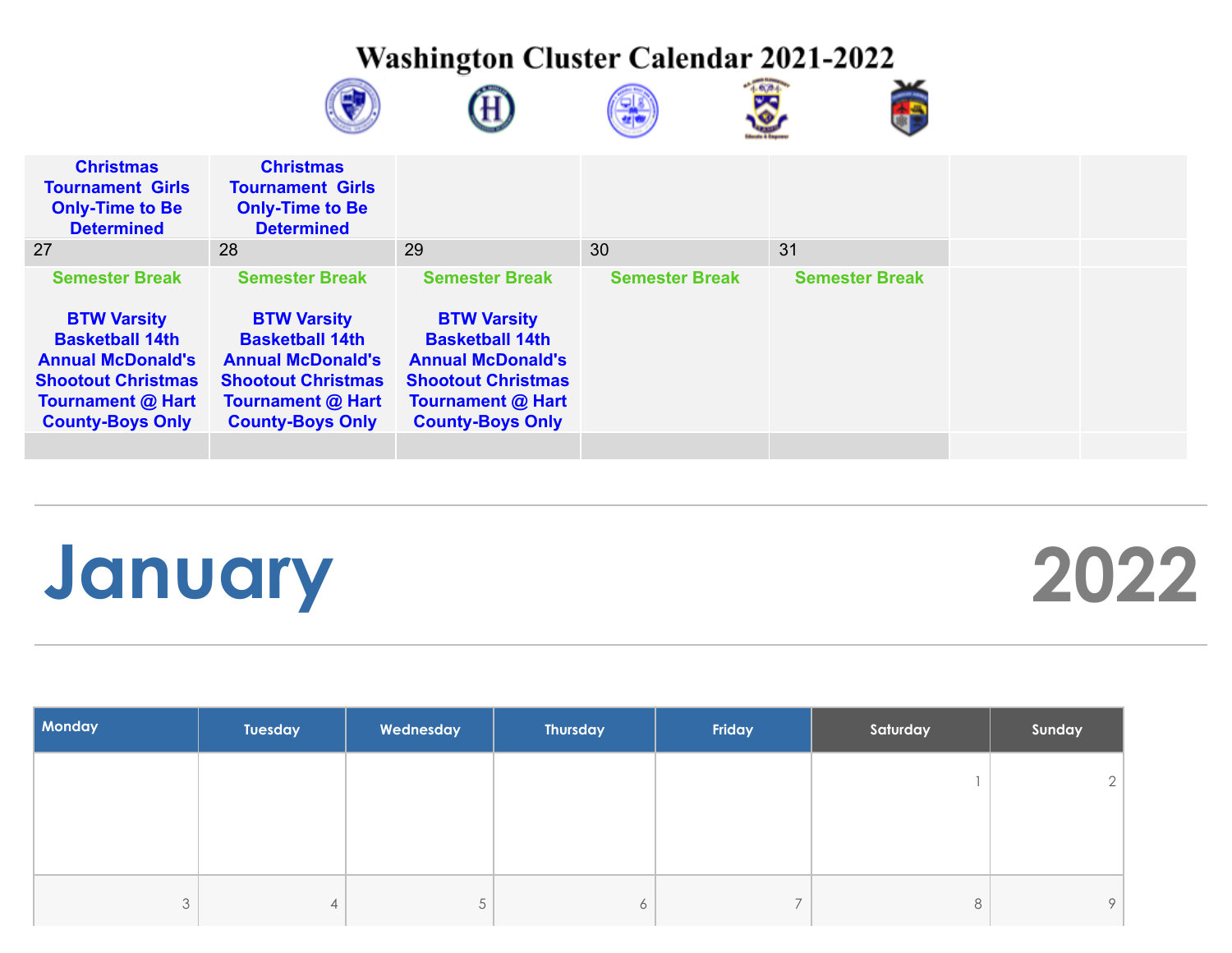









| Teacher PD Day    | <b>Virtual Learning</b>          | <b>Virtual Learning</b> | <b>Virtual Learning</b> | <b>Virtual Learning</b> |        |    |
|-------------------|----------------------------------|-------------------------|-------------------------|-------------------------|--------|----|
| $10\,$            | $\ensuremath{\mathsf{1}}\xspace$ | 12                      | $13\,$                  | 4                       | $15\,$ | 16 |
| $17\,$<br>MLK Day | $18\,$                           | 19                      | $20\,$                  | $21$                    | $22\,$ | 23 |
| 24                | 25                               | $26\,$                  | $27\,$                  | 28                      | 29     | 30 |
| 31                |                                  |                         |                         |                         |        |    |

##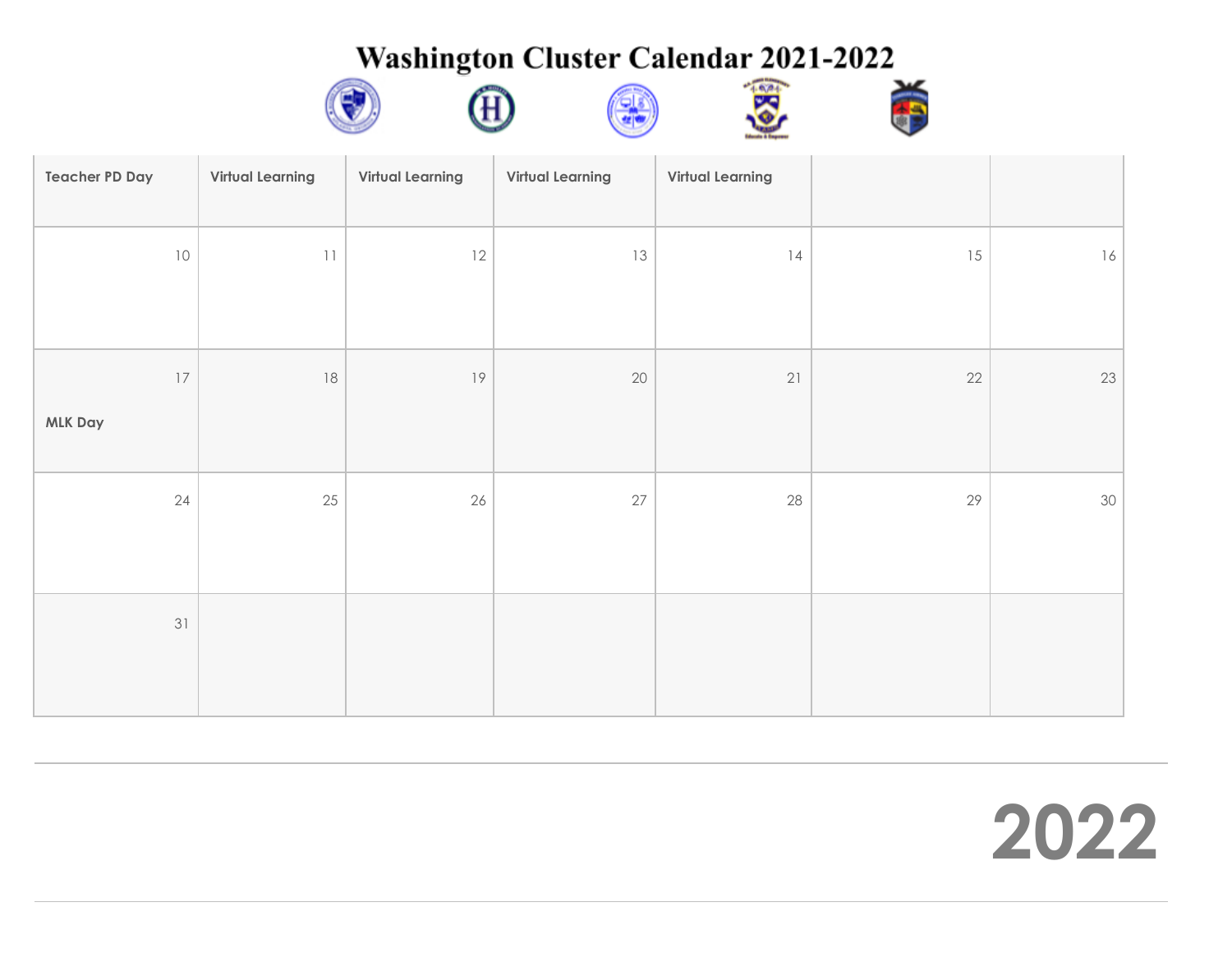









# **February**

| <b>Monday</b>                             | Tuesday                                                                                                                                       | Wednesday                                                                                                           | <b>Thursday</b>                                                                                                         | Friday                                                                                                                       | Saturday | Sunday |
|-------------------------------------------|-----------------------------------------------------------------------------------------------------------------------------------------------|---------------------------------------------------------------------------------------------------------------------|-------------------------------------------------------------------------------------------------------------------------|------------------------------------------------------------------------------------------------------------------------------|----------|--------|
|                                           | <b>HJRWEA Faculty Mtg. 4:30</b>                                                                                                               | $\overline{2}$<br>MAJ- PTA Night @6p (FB Live)                                                                      | 3                                                                                                                       | <b>HJRWEA - Dress in African</b><br><b>Attire</b>                                                                            | 5        | 6      |
| <b>HIRWEA - COUNSELORS</b><br><b>WEEK</b> | 8<br><b>MAJ- PBL STEAM Night 5p (FB</b><br>Live)<br><b>HIRWEA - COUNSELORS WEEK</b><br><b>Coffee w/Counselors</b><br><b>Faculty Mtg. 4:30</b> | $\circ$<br>MAJ- GO TEAMS @4p (FB Live)<br><b>HJRWEA - COUNSELORS</b><br><b>WEEK</b><br><b>Dress In College Robe</b> | 10 <sup>°</sup><br><b>MAJ- Field Trip (Alliance</b><br>Theater) $@11:30am$<br><b>HIRWEA - COUNSELORS</b><br><b>WEEK</b> | <b>TAG Building Staff</b><br>Capacity @ Lunch<br><b>HJRWEA - COUNSELORS</b><br><b>WEEK</b><br><b>Dress in African Attire</b> | 12       | 13     |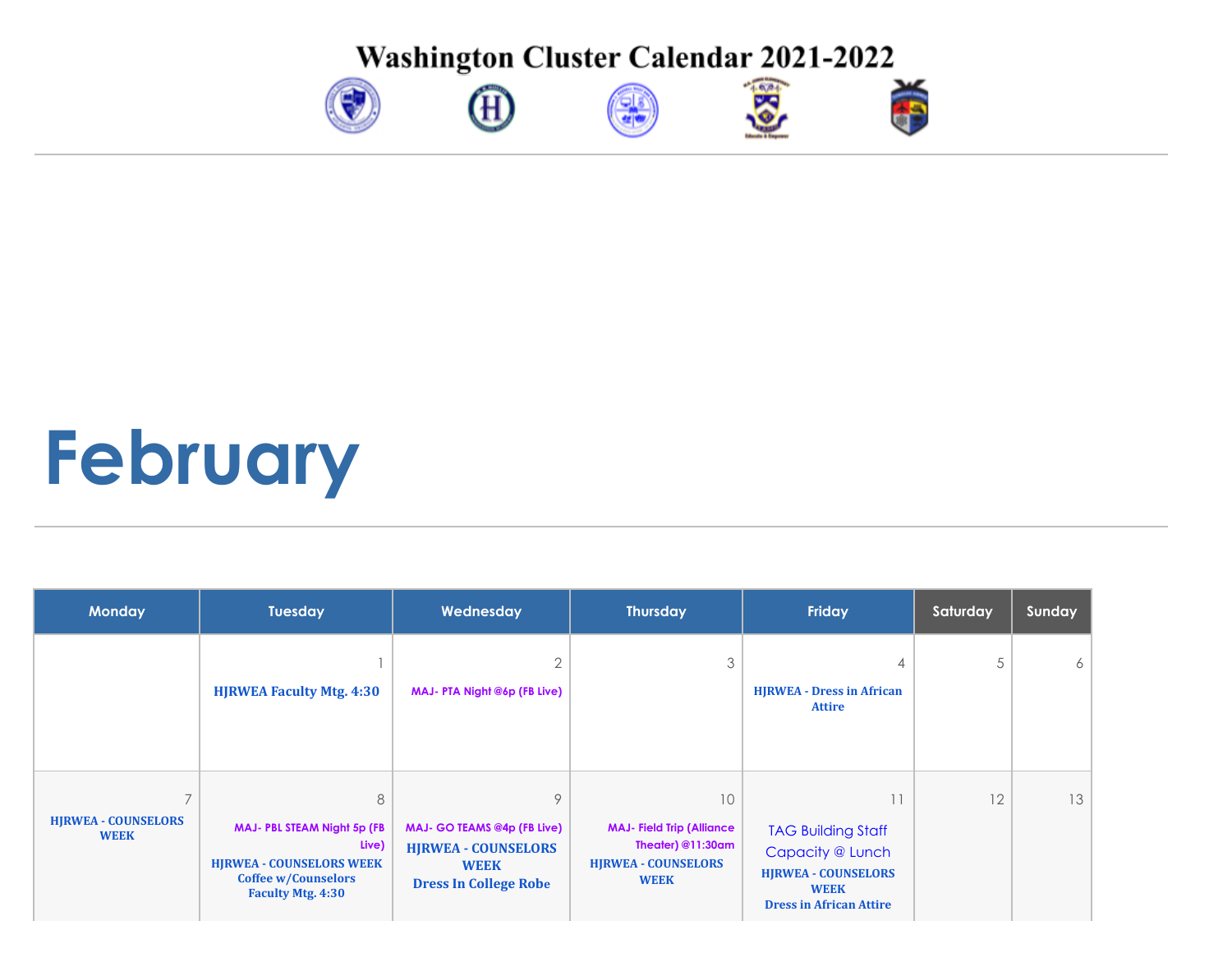









| 14<br><b>Valentines Day</b><br><b>HJRWERA - Wear Red</b>    | 15<br>MAJ- Hidden Figures math comp.<br><b>HJRWEA - Practice Positivity</b><br><b>Wear Purple</b> | 16<br><b>HJRWEA - Write</b><br><b>Appreciation Notes</b><br>Girls Track/Field @<br><b>Lakewood</b> | 17<br><b>APS WINTER BREAK</b>                                             | 18<br><b>APS WINTER BREAK</b>                                                                                                                             | 19                                                                             | 20 |
|-------------------------------------------------------------|---------------------------------------------------------------------------------------------------|----------------------------------------------------------------------------------------------------|---------------------------------------------------------------------------|-----------------------------------------------------------------------------------------------------------------------------------------------------------|--------------------------------------------------------------------------------|----|
| <b>BTW Virtual Parent</b><br>Center Office Hours<br>2pm-3pm | <b>BTW Virtual Parent</b><br>Center Office Hours<br>2pm-3pm                                       |                                                                                                    | <b>Winter Break for</b><br><b>Students and Teachers</b>                   | <b>Winter Break for</b><br><b>Students and Teachers</b>                                                                                                   |                                                                                |    |
| 21                                                          | 22<br><b>HJRWEA - SWD Rising 6th</b><br><b>Grade Transition Zoom</b><br>Mtg. 10am                 | 23<br><b>HJRWEA - Boys Track &amp;</b><br>Field @ Lakewood<br><b>Awards Ceremony</b>               | 24<br><b>HJRWEA - NAEp Testing 8</b><br><b>MakeuP BASC Testing</b><br>6/7 | 25<br><b>HJRWEA - Dress in African</b><br><b>Attire</b><br><b>Makeup BASC Testing</b><br><b>MAJ- Black History</b><br>presentation via Zoom (time<br>TBA) | 26                                                                             | 27 |
| <b>Teacher PD Day</b>                                       | <b>BTW Virtual Parent</b><br>Center Office Hours<br>2pm-3pm                                       |                                                                                                    | <b>BTW Virtual Parent</b><br>Center Office Hours<br>2pm-3pm               |                                                                                                                                                           | <b>TAG</b><br><b>Academy</b><br><b>Saturday</b><br><b>School</b><br>8:30-11:30 |    |
| 28                                                          |                                                                                                   |                                                                                                    |                                                                           |                                                                                                                                                           |                                                                                |    |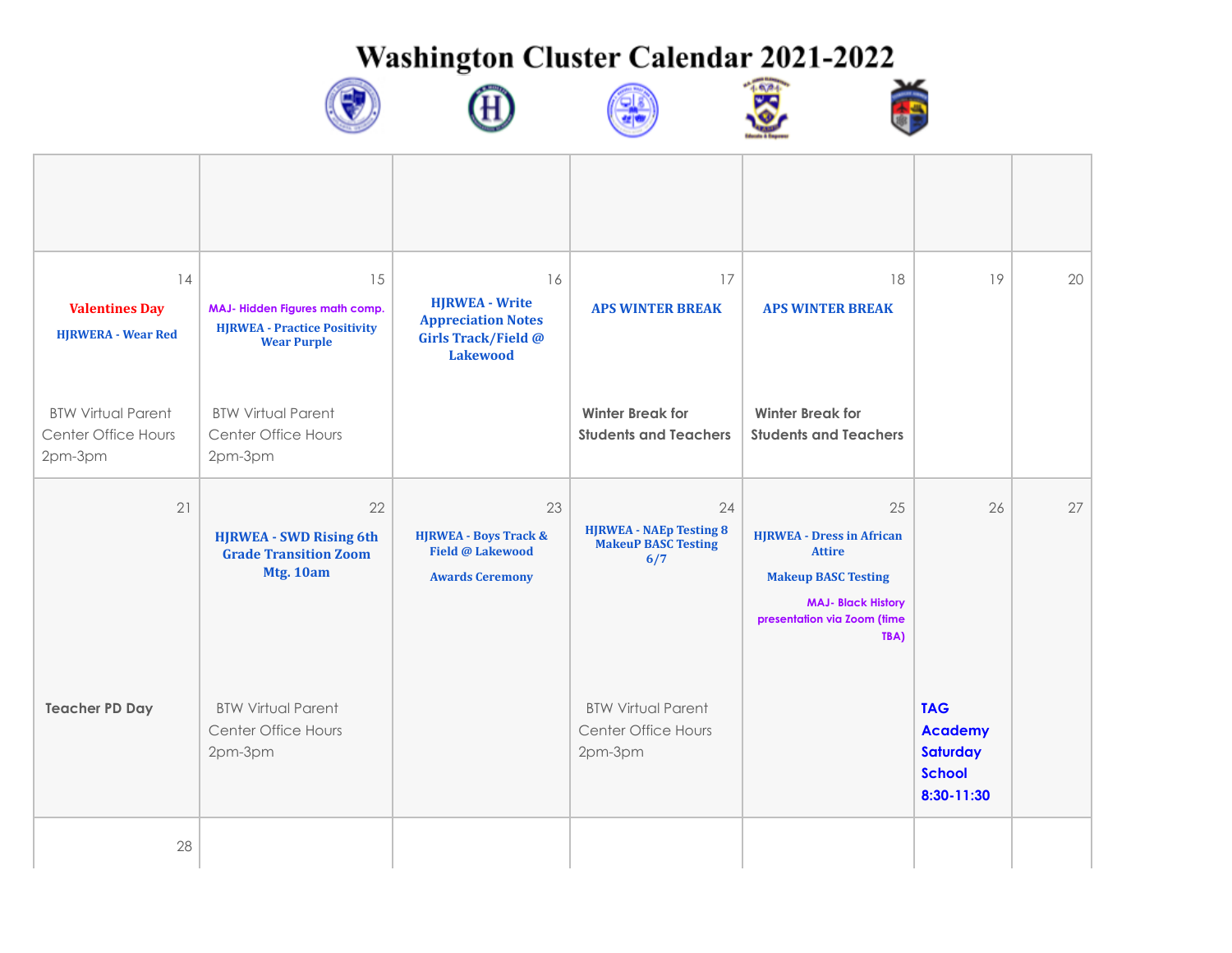







## **March 2022**

| <b>Monday</b>                                                                               | Tuesday                                                                                                                             | Wednesday                                                                                                                                                                                                                                                                         | <b>Thursday</b>                                                                                                                                                                                                                                                                                                                                                                                                                 | Friday                                                                                                                                                                                           | Saturday                                                                                                                  | Sunday |
|---------------------------------------------------------------------------------------------|-------------------------------------------------------------------------------------------------------------------------------------|-----------------------------------------------------------------------------------------------------------------------------------------------------------------------------------------------------------------------------------------------------------------------------------|---------------------------------------------------------------------------------------------------------------------------------------------------------------------------------------------------------------------------------------------------------------------------------------------------------------------------------------------------------------------------------------------------------------------------------|--------------------------------------------------------------------------------------------------------------------------------------------------------------------------------------------------|---------------------------------------------------------------------------------------------------------------------------|--------|
|                                                                                             | <b>Russell ~ College &amp; Career</b><br><b>Focus on Colleges in LA</b><br><b>D.E.A.R. Challenge</b><br><b>Faculty Meeting 4:30</b> | $\overline{2}$<br><b>MAJ-NAEP (4th Grade)</b><br><b>Mathematics &amp; Reading</b><br><b>Assessment)</b><br><b>Russell ~ College &amp; Career</b><br><b>Readiness Speakers</b><br>$9:15-10:15$<br><b>Dress for Success</b><br><b>D.E.A.R. Challenge</b><br><b>Bee Club Meeting</b> | 3<br>TAG You're It w/Mrs.<br>Watson @ 4 P Via Zoom<br>https://atlantapublicscho<br>ols-us.zoom.us/j/946443<br>7042?pwd=TmpxVVVuN0<br>wrWUIxS2JTdnhPWVg0dz<br>09<br>Meeting ID: 946 443 7042<br>Passcode: 984817<br><b>BTW Virtual Parent Center</b><br>Office Hours 2pm-3pm<br>Russell ~ Magna African<br><b>Dance &amp; Drum Class</b><br><b>College &amp; Career</b><br><b>Wear College Gear</b><br><b>D.E.A.R. Challenge</b> | <b>Russell ~ MAGNA &amp;</b><br><b>African Dance Class</b><br><b>Chorus LGPE @ Johns</b><br><b>Creek</b><br><b>College &amp; Career</b><br><b>Wear HIRWEA attire</b><br><b>D.E.A.R Challenge</b> | 5<br>Russell ~ Track $\omega$<br><b>Herndon Stadium 9am</b><br><b>TAG Academy</b><br><b>Saturday School</b><br>8:30-11:30 | 6      |
| $\overline{7}$<br>Russell $\sim$ 7th Grade<br><b>Field Trip</b><br><b>J. A Finance Park</b> | 8<br><b>Russell ~ Social Worker</b><br><b>Week</b>                                                                                  | 9<br><b>Russell ~ Social Worker</b><br><b>Week</b>                                                                                                                                                                                                                                | 10<br><b>Russell ~ Social Worker</b><br><b>Week</b><br><b>Magna Africian Dance &amp;</b><br><b>Drum Class</b>                                                                                                                                                                                                                                                                                                                   | 11<br><b>Russell ~ Social Worker</b><br>Week                                                                                                                                                     | 12<br><b>Russell @ Dekalb Track</b><br>& Field Challenge 9am                                                              | 13     |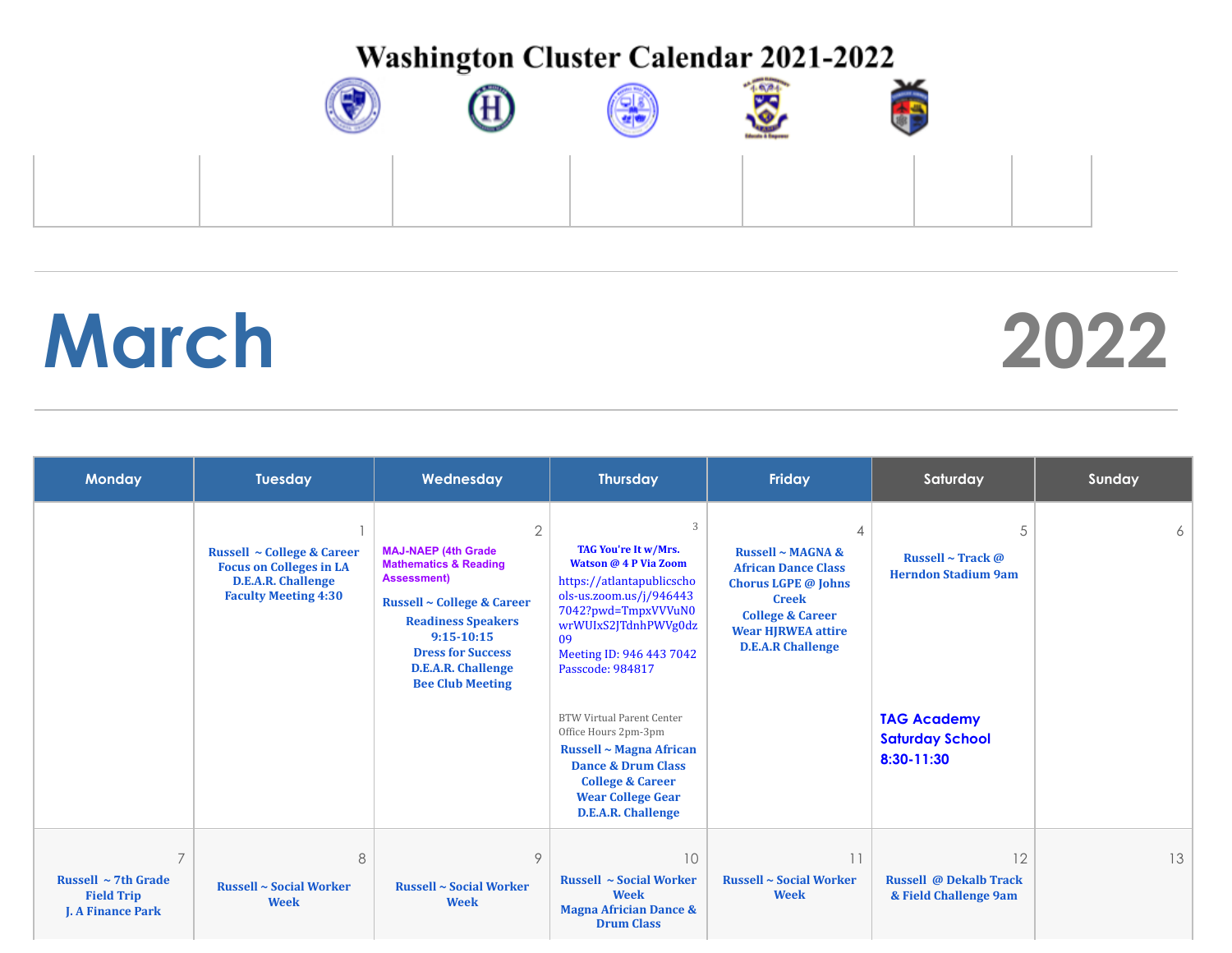









| <b>Social Worker Week</b><br><b>BTW-American</b><br>Lit/Comp, Sec. ! EOC | <b>BTW-American</b><br>Lit/Comp, Sec. 2 & 3<br>EOC                           | MAJ- GO TEAMS @4p (FB Live)                                                                                          | <b>DSE Spec. Ed. Parent</b><br><b>Expo</b>                                                                                                                                                                                                                               | <b>Magna African Dance &amp;</b><br><b>Drum Class</b>                                                                                                                              | <b>GOSTEAM Field Trip to</b><br><b>Ga. Tech</b><br><b>TAG Academy</b><br><b>Saturday School</b><br>8:30-11:30                                                                          |    |
|--------------------------------------------------------------------------|------------------------------------------------------------------------------|----------------------------------------------------------------------------------------------------------------------|--------------------------------------------------------------------------------------------------------------------------------------------------------------------------------------------------------------------------------------------------------------------------|------------------------------------------------------------------------------------------------------------------------------------------------------------------------------------|----------------------------------------------------------------------------------------------------------------------------------------------------------------------------------------|----|
| 14                                                                       | 15                                                                           | 16<br>Russell ~ SWD Dept.<br>Meeting 4:15<br><b>Bee Club Meeting</b>                                                 | 17<br>TAG You're It w/Mrs. Watson @<br>4 P Via Zoom<br>https://atlantapublicschools-<br>us.zoom.us/j/9464437042?p<br>wd=TmpxVVVuN0wrWUlxS<br>2JTdnhPWVg0dz09<br>Meeting ID: 946 443 7042<br>Passcode: 984817<br><b>HJRWEA - Fostering</b><br><b>Families Leaders 5-6</b> | 18<br>Hollis: Parent Chat &<br>Chew - 8:30 AM<br><b>Russell ~ Rising 6th Grade</b><br><b>Transition Program 10:45</b><br>am<br><b>APS Dance Day @ North</b><br><b>Atlanta H.S.</b> | 19<br><b>MAJ-Garden beautification</b><br>service day (9a-12p)<br>~ @ Lakewood Stadium<br><b>Field Events Finals 9am</b><br><b>TAG Academy</b><br><b>Saturday School</b><br>8:30-11:30 | 20 |
| 21<br><b>Teacher PD Day</b>                                              | 22<br>Russell ~ 6th Grade Field<br>Trip J. A. Biz Town<br><b>Bees Arrive</b> | 23<br>MAJ- PTA Night @6p (FBLive)<br><b>Russell ~ Washington State</b><br>of The Cluster Meeting<br>$6:00 - 7:30$ PM | 24                                                                                                                                                                                                                                                                       | 25<br><b>Russell - TOTY/SPOTY</b><br><b>Celebration 10am - 11:30</b>                                                                                                               | 26<br><b>Russell@ Lakewood</b><br><b>Atlanta Track Classic</b><br><b>Finals 9am</b><br><b>TAG Academy</b><br><b>Saturday School</b><br>8:30-11:30                                      | 27 |
|                                                                          |                                                                              |                                                                                                                      |                                                                                                                                                                                                                                                                          |                                                                                                                                                                                    |                                                                                                                                                                                        |    |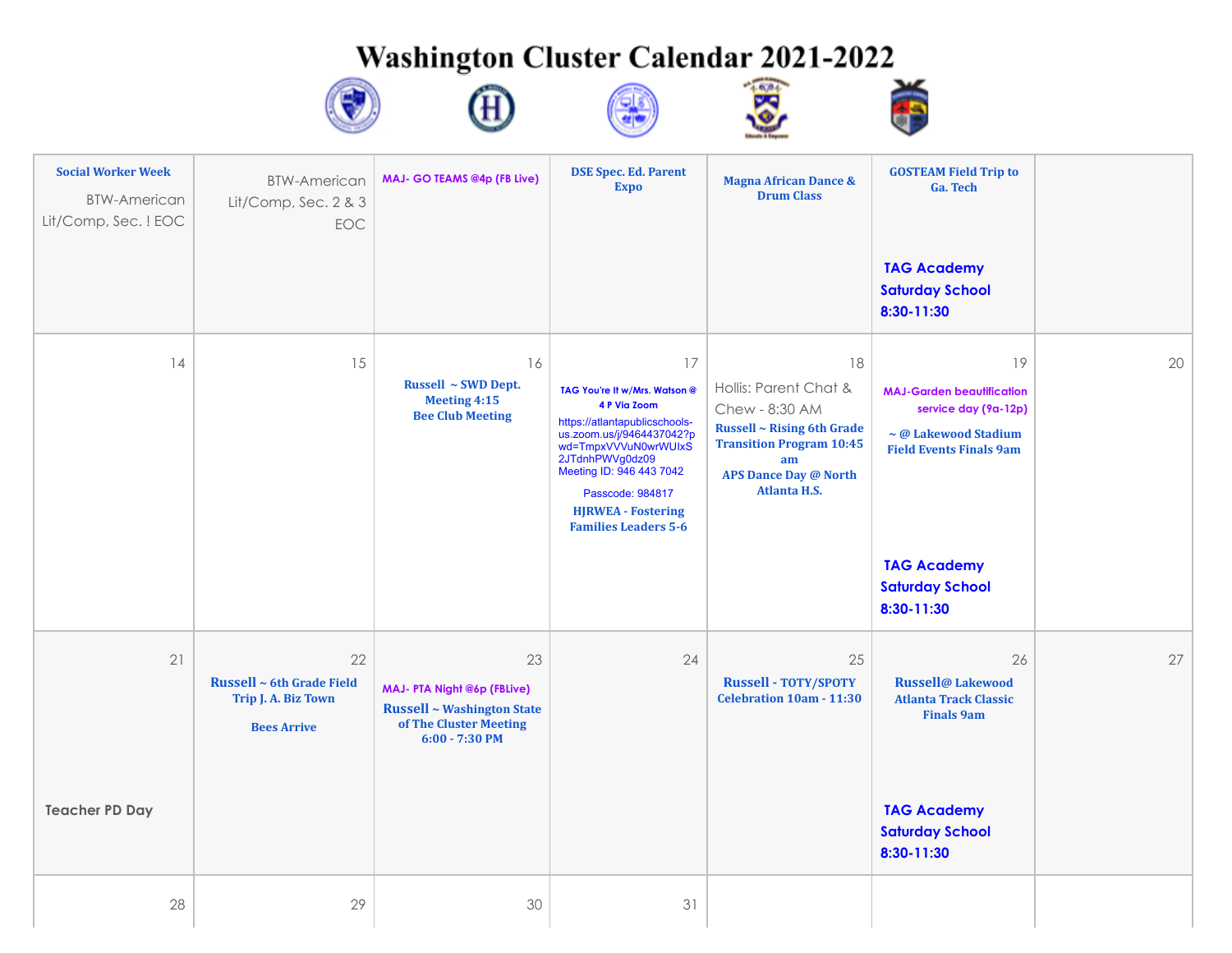蝉





(F)





| Hollis: Parent Chat &<br>Chew - 4:00 PM<br><b>BTW-Volunteer Security</b><br>Monitor Training<br>4 pm-6 pm<br><b>BTW Varsity Tennis vs</b><br>CSK @ Washington Park<br>Tennis Center 5 pm<br><b>BTW Varsity Soccer @</b><br>Mays 5:30 pm/7:30 pm<br><b>BTW Virtual Parent</b><br>Center Office Hours<br>2pm-3pm | <b>Russell~ GMAS Stimulation</b><br>10 <sub>am</sub><br><b>LGPE @ Midtown High</b><br>$10:30 - 12:30$<br><b>Bee Club Meeting</b><br><b>BTW Varsity Baseball vs</b><br><b>BEST @ BTW @ 5:30 pm</b> | TAG You're It w/Mrs. Watson @<br>4 P Via Zoom<br>https://atlantapublicschools-<br>us.zoom.us/j/9464437042?p<br>wd=TmpxVVVuN0wrWUlxS<br>2JTdnhPWVg0dz09<br>Meeting ID: 946 443 7042<br>Passcode: 984817<br><b>HJRWEA</b> ~ Fostering<br><b>Families Leaders Zoom</b><br>$5-6pm$<br><b>BTW Boys Varsity Track</b><br>and Field-Spring Break<br><b>Run-Off @ Banneker 5</b><br>p.m.<br><b>BTW Varsity Golf vs</b><br>Jonesboro @ John A.<br><b>White Golf Course 5 pm</b><br><b>BTW Varsity Tennis vs</b><br><b>Riverdale @ Clayton</b><br><b>County International</b><br>Park 5 pm<br><b>BTW Varsity Baseball vs</b><br>Columbia @ BTW @<br>$5:30$ pm<br><b>BTW Varsity Soccer @</b><br>PACE 5:30 pm/7:30 pm<br><b>BTW Virtual Parent</b><br>Center Office Hours<br>2pm-3pm |  |  |
|----------------------------------------------------------------------------------------------------------------------------------------------------------------------------------------------------------------------------------------------------------------------------------------------------------------|---------------------------------------------------------------------------------------------------------------------------------------------------------------------------------------------------|---------------------------------------------------------------------------------------------------------------------------------------------------------------------------------------------------------------------------------------------------------------------------------------------------------------------------------------------------------------------------------------------------------------------------------------------------------------------------------------------------------------------------------------------------------------------------------------------------------------------------------------------------------------------------------------------------------------------------------------------------------------------------|--|--|
|                                                                                                                                                                                                                                                                                                                |                                                                                                                                                                                                   |                                                                                                                                                                                                                                                                                                                                                                                                                                                                                                                                                                                                                                                                                                                                                                           |  |  |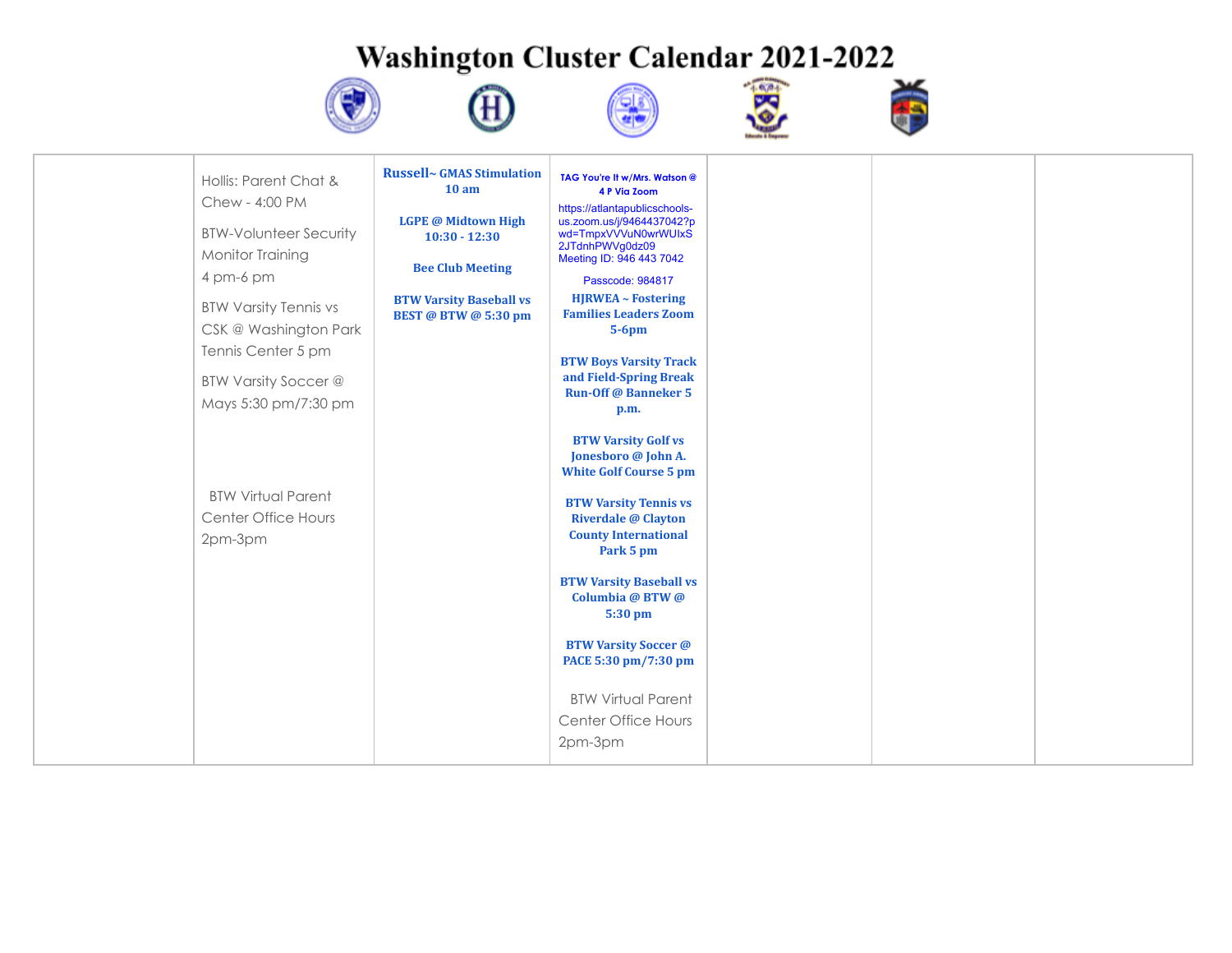









# **April 2022**

| Monday                                                                                                         | <b>Tuesday</b>                                                                                 | Wednesday                                                                                                                                        | <b>Thursday</b>                                                                                                                                                                                                                                                                                                                | Friday                                                                                                                                     | Saturday                | Sunday          |
|----------------------------------------------------------------------------------------------------------------|------------------------------------------------------------------------------------------------|--------------------------------------------------------------------------------------------------------------------------------------------------|--------------------------------------------------------------------------------------------------------------------------------------------------------------------------------------------------------------------------------------------------------------------------------------------------------------------------------|--------------------------------------------------------------------------------------------------------------------------------------------|-------------------------|-----------------|
|                                                                                                                |                                                                                                |                                                                                                                                                  |                                                                                                                                                                                                                                                                                                                                | <b>Russell - Ross Homeroom</b><br>@ Kendeda Bldg. Ga. Tech<br><b>BTW Virtual Parent</b><br>Center Office Hours<br>2pm-3pm                  | $\overline{\mathbf{2}}$ | 3               |
| $\overline{4}$<br><b>Spring Break</b>                                                                          | 5<br><b>Spring Break</b>                                                                       | 6<br><b>Spring Break</b>                                                                                                                         | 7<br><b>Spring Break</b>                                                                                                                                                                                                                                                                                                       | $\,8\,$<br><b>Spring Break</b>                                                                                                             | 9                       | 10              |
| 11<br><b>National Asst.</b><br><b>Principals Week</b><br><b>National School Media</b><br><b>Specialist Day</b> | 12<br><b>National Asst. Principals</b><br><b>Week</b><br><b>Russell - Faculty Mtg.</b><br>4:30 | 13<br><b>National Asst.</b><br><b>Principals Week</b><br><b>Russell - Bee Club Mtg.</b><br>8th BTW Trip<br><b>MAJ- GO TEAMS @4p (FB</b><br>Live) | 14<br><b>National Asst. Principals</b><br><b>Week</b><br><b>Russell - Fostering Families</b><br><b>Leaders Zoom 5-6</b><br>TAG You're It w/Mrs. Watson<br>@ 4 P Via Zoom<br>https://atlantapublicschools-us.z<br>oom.us/j/9464437042?pwd=Tm<br>pxVVVuN0wrWUIxS2JTdnhPW<br>Vg0dz09 Meeting ID: 946 443<br>7042 Passcode: 984817 | 15<br><b>National Asst. Principals</b><br><b>Week</b><br><b>Russell - Care Team Mtg.</b><br>1pm<br>Hollis: Parent Chat &<br>Chew - 8:30 AM | 16                      | 17 <sub>2</sub> |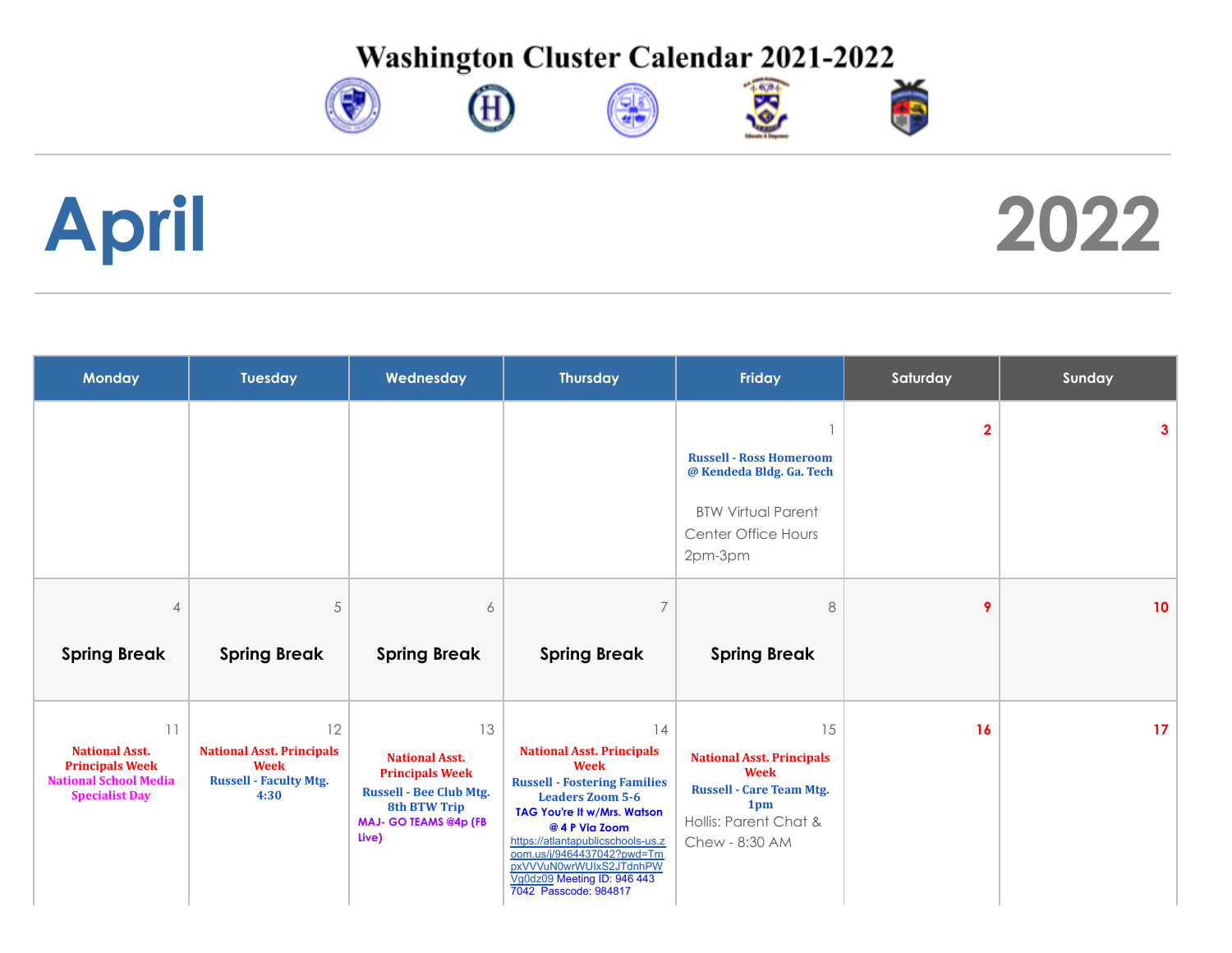

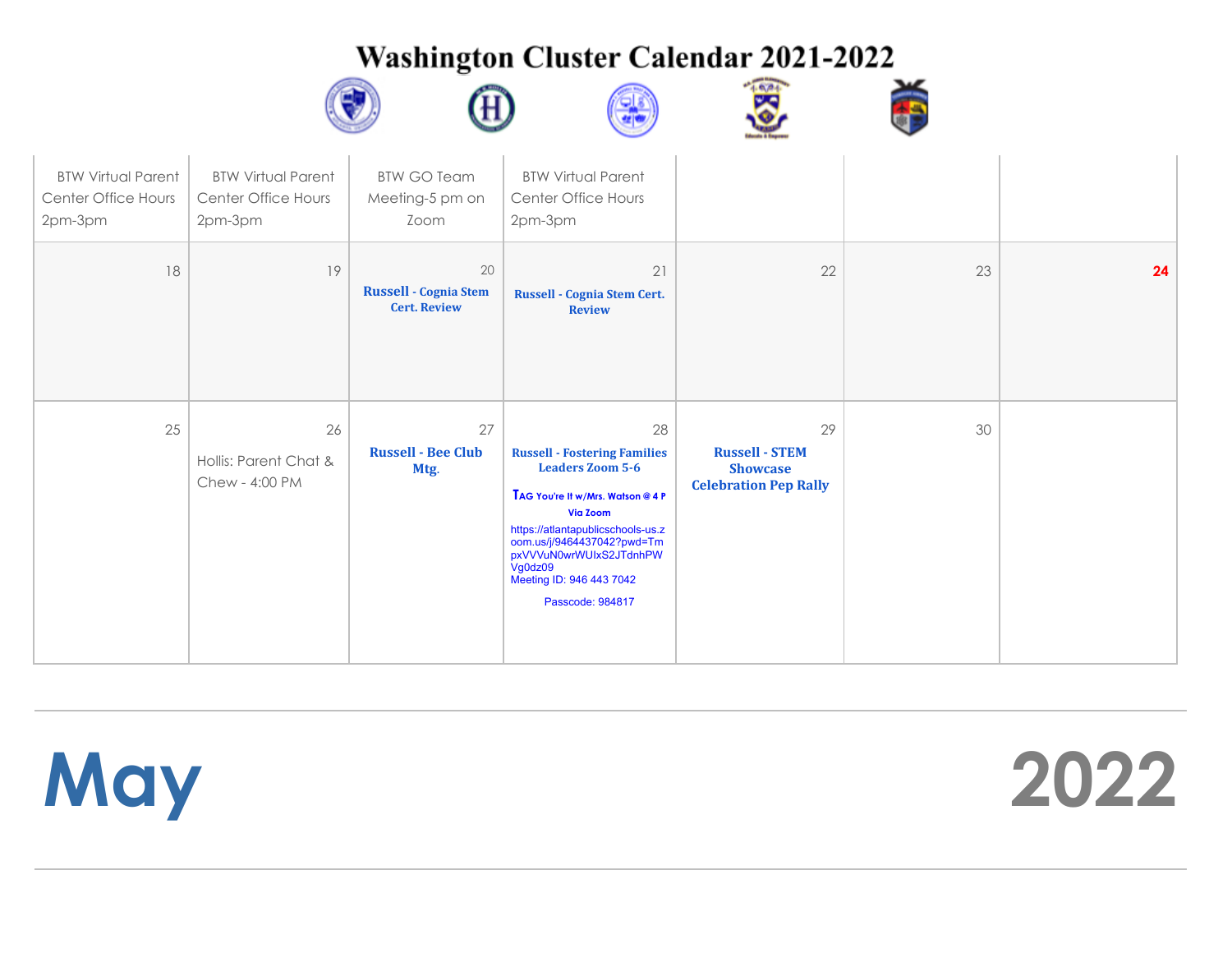









| Monday                       | Tuesday                      | Wednesday                                 | <b>Thursday</b>                        | Friday                       | Saturday                 | Sunday  |
|------------------------------|------------------------------|-------------------------------------------|----------------------------------------|------------------------------|--------------------------|---------|
|                              |                              |                                           |                                        |                              |                          | 1       |
|                              |                              |                                           |                                        |                              |                          |         |
| $\sqrt{2}$                   | $\ensuremath{\mathcal{S}}$   | $\overline{4}$                            | $\,$ $\,$                              | $\boldsymbol{6}$             | $\overline{\mathcal{I}}$ | $\,8\,$ |
| <b>Ga. Milestone Testing</b> | <b>Ga. Milestone Testing</b> | <b>Ga. Milestone Testing</b>              | <b>Ga. Milestone</b><br><b>Testing</b> | <b>Ga. Milestone Testing</b> |                          |         |
|                              |                              |                                           |                                        |                              |                          |         |
|                              |                              |                                           |                                        |                              |                          |         |
| $\circ$                      | $10$                         | $\begin{smallmatrix}1&1\end{smallmatrix}$ | 12                                     | 13                           | 14                       | 15      |
| <b>Ga. Milestone Testing</b> | <b>Ga. Milestone Testing</b> | <b>Ga. Milestone Testing</b>              | <b>Ga. Milestone</b><br><b>Testing</b> | <b>Ga. Milestone Testing</b> |                          |         |
|                              |                              | MAJ- GO TEAMS @4 (FB Live)                |                                        |                              |                          |         |
|                              |                              | MAJ- PTA Night @6p (FBLive)               |                                        |                              |                          |         |
|                              |                              |                                           |                                        |                              |                          |         |
|                              |                              |                                           |                                        |                              |                          |         |
|                              |                              |                                           |                                        |                              |                          |         |
| $16$                         | $17\,$                       | $18\,$                                    | $19$                                   | $20\,$                       | 21                       | 22      |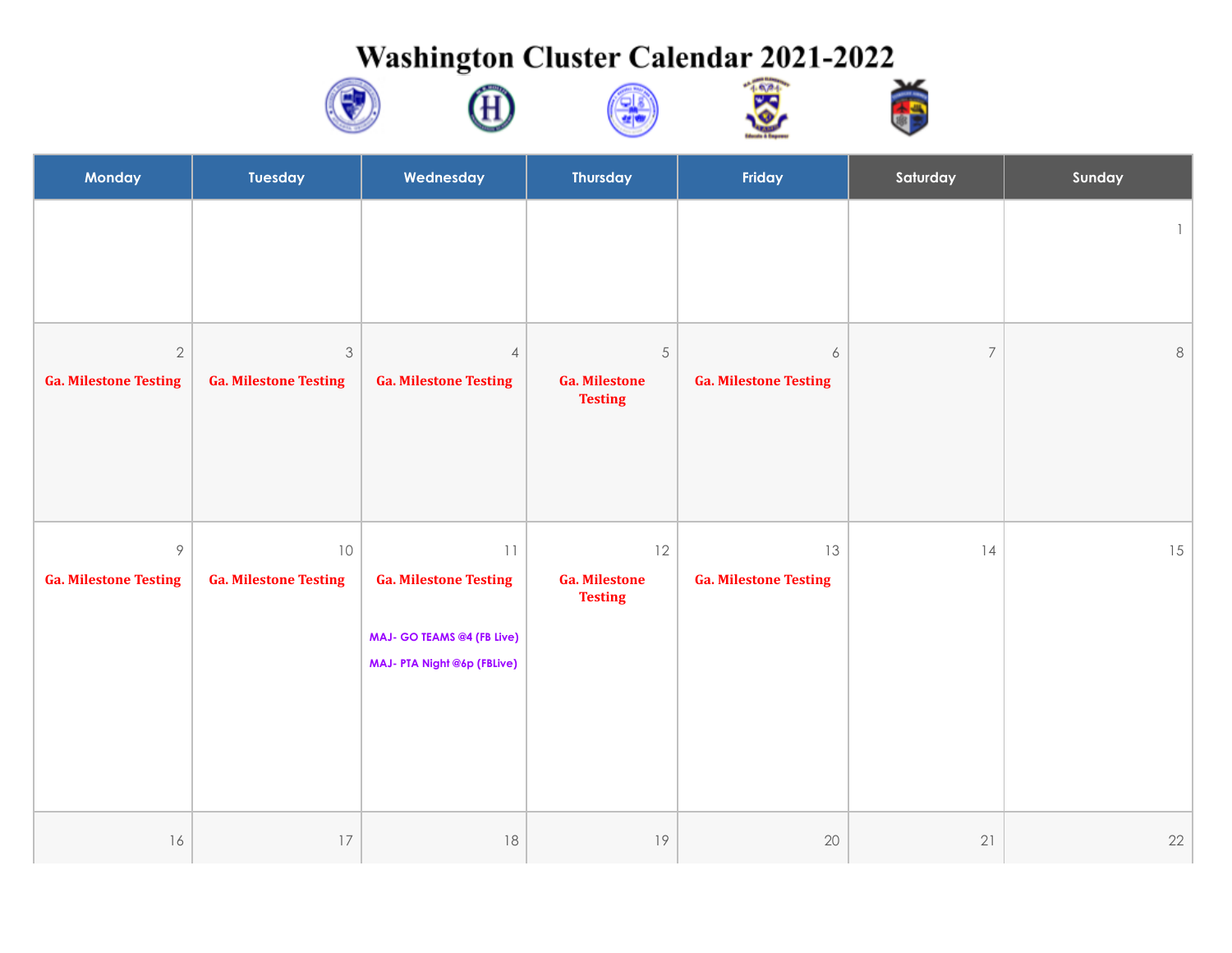







| <b>Russell</b> - 8th Grade<br><b>Teach for a Day</b>                                                                                     | <b>Russell - 8th Grade</b><br><b>Promotional Ceremony</b><br><b>Rehearsal</b>                                                                                                   | <b>Russell - 8th Grade</b><br><b>Promotional Ceremony</b><br><b>Rehearsal</b><br>Hollis: "The Three Little<br>Pigs" production (day<br>time show)                                                                                                             | <b>Russell - 8th Grade</b><br><b>Promotional Ceremony</b><br><b>Rehearsal</b><br>Hollis: "The Three<br>Little Pigs"<br>production<br>(evening show) | <b>Russell - 8th Grade Main</b><br><b>Event Field Trip</b><br>Hollis: PK & K Awards<br>Day - 9:00 AM<br>Hollis: 8th Grade<br>Dance (tentative) |    | <b>BTW-Visions Ceremony</b><br>at BTW Gymnasium 10<br>a.m. |
|------------------------------------------------------------------------------------------------------------------------------------------|---------------------------------------------------------------------------------------------------------------------------------------------------------------------------------|---------------------------------------------------------------------------------------------------------------------------------------------------------------------------------------------------------------------------------------------------------------|-----------------------------------------------------------------------------------------------------------------------------------------------------|------------------------------------------------------------------------------------------------------------------------------------------------|----|------------------------------------------------------------|
| 23<br><b>Russell - 8th Grade</b><br><b>Honor's Day 10am</b><br><b>8th Grade Cook Out</b><br>Hollis: 8th Grade<br>Awards Day - 9:00<br>AM | 24<br><b>Russell - 8th Grade</b><br><b>Promotional Ceremony</b><br>Rehearsal<br><b>8th Grade Formal Dance</b><br>"Sneaker Ball"<br><b>Hollis: Athletics</b><br><b>Breakfast</b> | 25<br><b>Russell - 8th Grade</b><br><b>Promotional Ceremony</b><br><b>Rehearsal</b><br>Hollis: 8th Grade<br>Picnic<br>Hollis: 4th Grade<br>Middle School<br><b>Transition Ceremony</b><br><b>BTW-Graduation</b><br>Ceremony at<br>McCamish Pavilion 7<br>p.m. | 26<br>Last Day of School                                                                                                                            | 27<br><b>Teacher Post-Planning</b>                                                                                                             | 28 | 29                                                         |
| 30<br><b>Memorial Day</b>                                                                                                                | 31                                                                                                                                                                              |                                                                                                                                                                                                                                                               |                                                                                                                                                     |                                                                                                                                                |    |                                                            |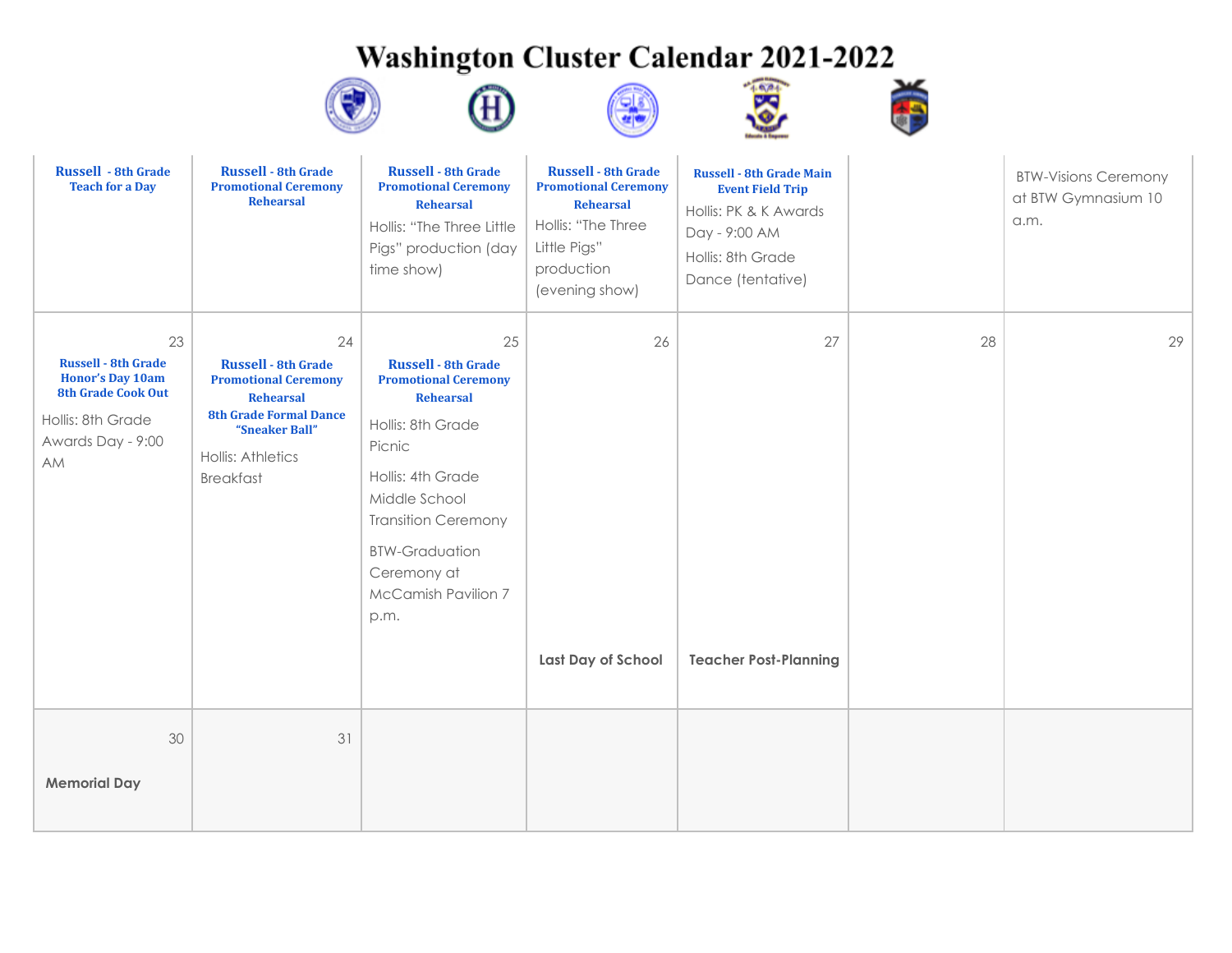









### **June 2022**

| Monday           | Tuesday                  | Wednesday | Thursday       | Friday         | Saturday                         | Sunday          |
|------------------|--------------------------|-----------|----------------|----------------|----------------------------------|-----------------|
|                  |                          |           | $\overline{2}$ | $\mathfrak{Z}$ | $\overline{4}$                   | $5\phantom{.0}$ |
|                  |                          |           |                |                |                                  |                 |
| $\acute{\rm{o}}$ | $\overline{\mathcal{I}}$ | $\,8\,$   | $\circ$        | $10$           | $\ensuremath{\mathsf{1}}\xspace$ | 12              |
|                  |                          |           |                |                |                                  |                 |
| 13               | 4                        | 15        | 16             | 17             | 18                               | 19              |
|                  |                          |           |                |                |                                  |                 |
| 20               | 21                       | $22\,$    | 23             | 24             | 25                               | 26              |
|                  |                          |           |                |                |                                  |                 |